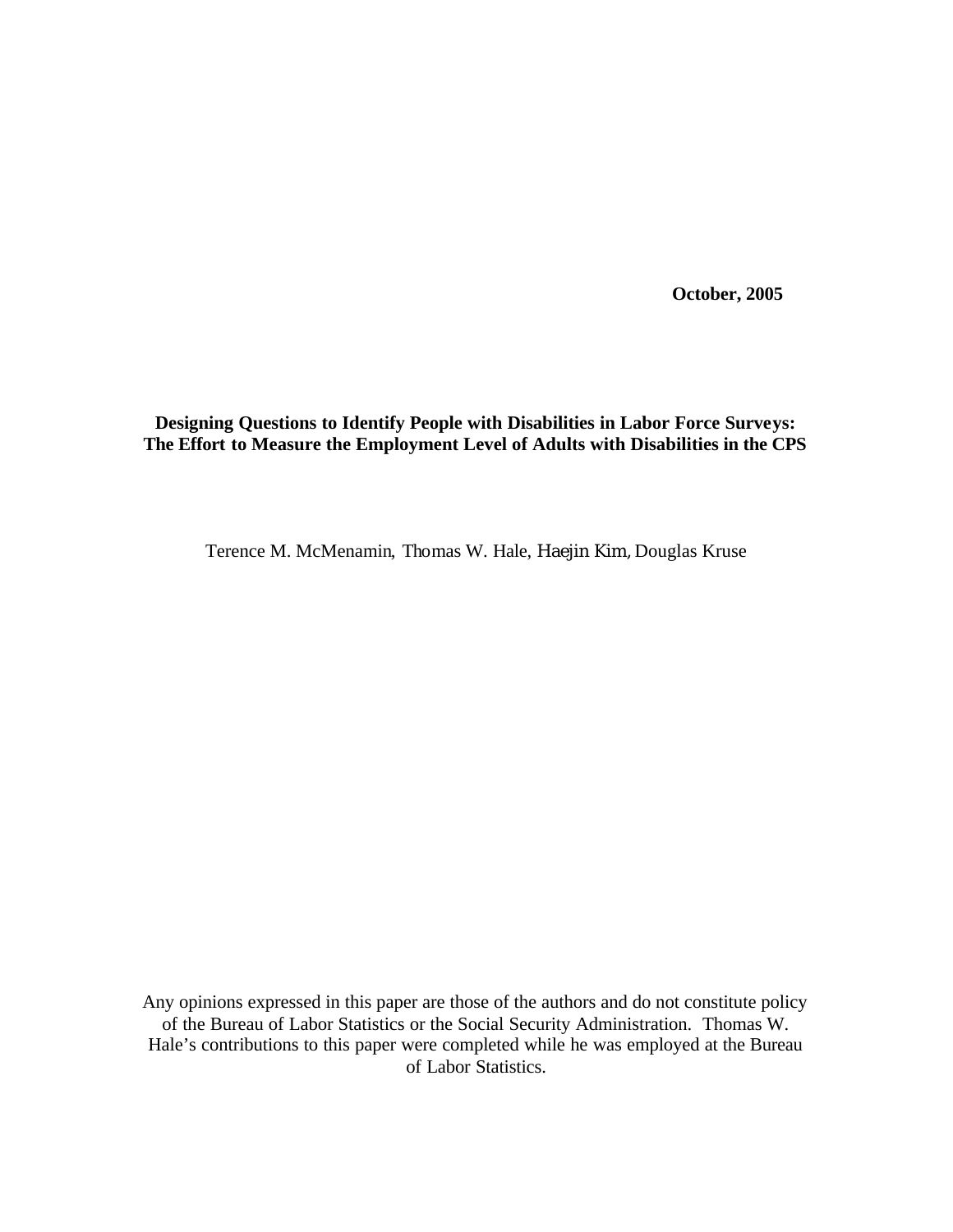# **ABSTRACT**

In 1998, Executive Order 13078 mandated the development of an accurate and reliable measure of the employment rate of people with disabilities, to be published as frequently as possible. The Bureau of Labor Statistics, in cooperation with the Employment Rate Measurement Methodology interagency workgroup, identified the goal of placing a small set of questions within the Current Population Survey. A set of potential questions was drawn from existing surveys, cognitively tested, and placed in the National Comorbidity Survey (NCS) for a field test. The BLS analyzed the test data to determine the disability status of respondents, using a Dephi process for difficult cases. A variety of tests were used to identify which small set of questions best approximated the results of the initial analysis. The BLS then cognitively tested the set of questions to identify any comprehension problems respondents might have in a CPS context. Further field testing in a CPS environment is being planned to determine the compatibility between the question set and the survey.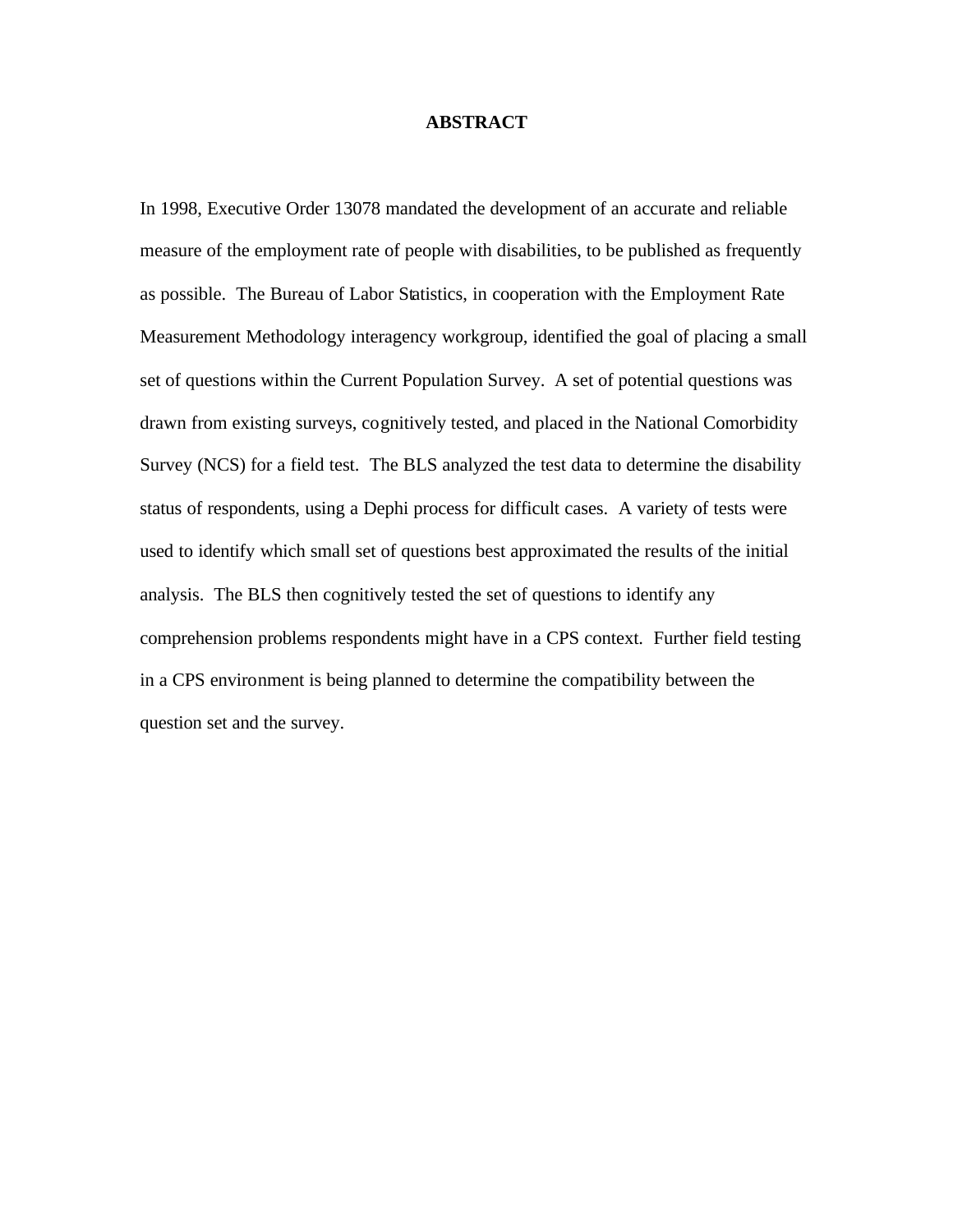The effort to evaluate the employment status of the disabled population is clouded by a lack of consistent, reliable data. Disability data are collected in many surveys, yet the questions used to collect these data are rarely tested to establish the accuracy and reliability of the data obtained. Due to varying constituencies and mandates, more than thirty definitions of disability have been documented in the analyses that are conducted in computing government support programs. It is clear that this is an unusual situation and, unfortunately, it does raise some problems. This wide range of definitions, combined with certain surveys' attempts to measure employment levels, yields disability employment rates that range from 20 to 50 percent. The lack of an official employment level of disabled persons clearly exacerbates the already contentious issues in research on employment trends among disabled persons.

The U.S. Bureau of Labor Statistics, in cooperation with other federal agencies, has been involved in an effort to design a statistically reliable and accurate measure of the employment rate of adults with disabilities. This effort has spanned many years and has involved extensive testing. This paper will describe the mandate that originated this effort, the standards tha t were imposed upon the work, and the research process itself. Finally, there will be a discussion of the work that is left, along with the steps that have been taken to complete this effort.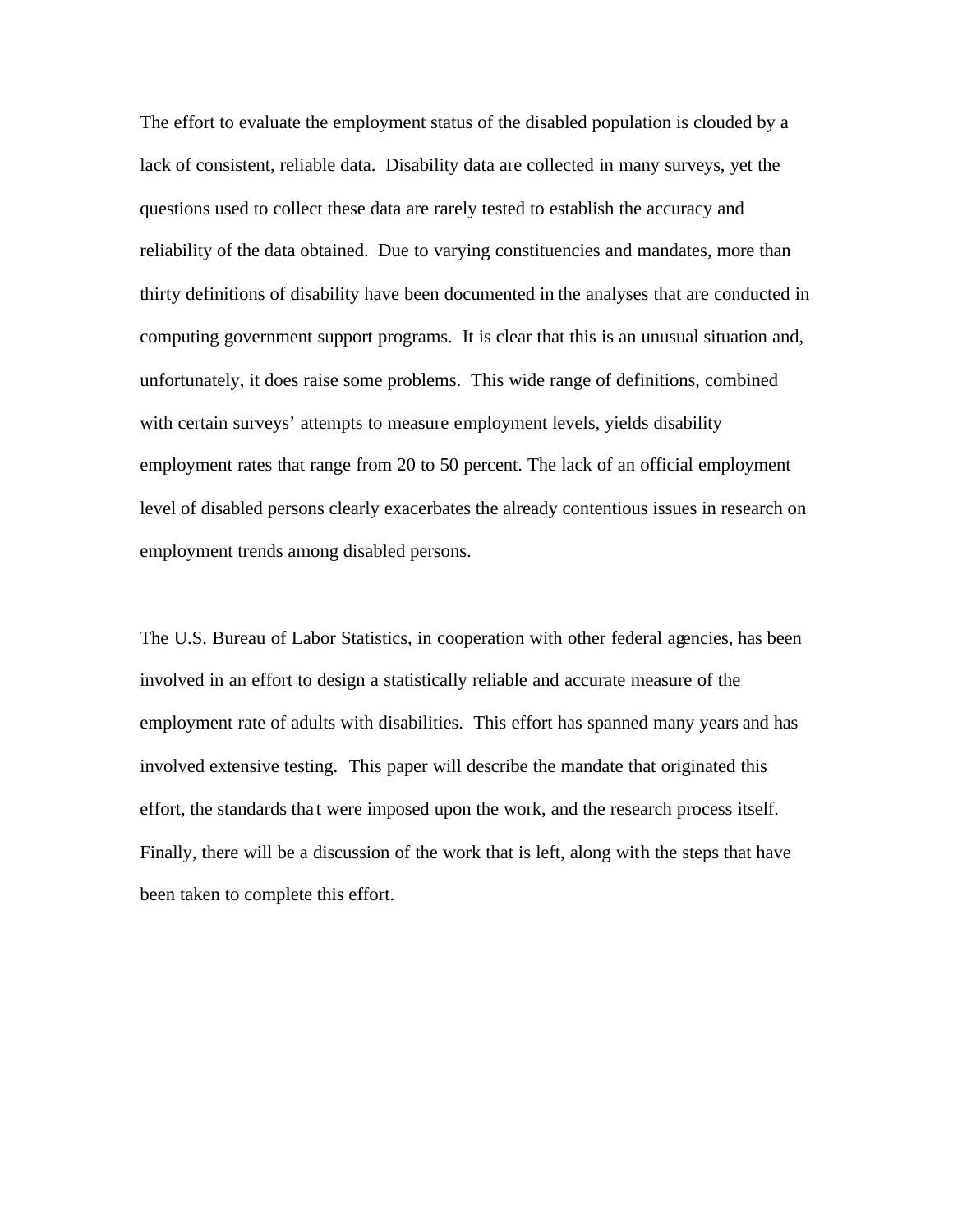#### **The task**

On March 13, 1998, President Clinton issued Executive Order 13078 establishing the Presidential Task Force on the Employment of Adults with Disabilities (PTFEAD). This task force was an over-arching organization that provided an operating base for several committees and work groups with mandates specified in the Order. With respect to disability statistics, the Executive Order states:

*The Bureau of Labor Statistics of the Department of Labor and the Census Bureau of the Department of Commerce, in cooperation with the Departments of Education and Health and Human Services, the National Council on Disability, and the President's Committee on the Employment of People with Disabilities shall design and implement a statistically reliable and accurate method to measure the employment rate of adults with disabilities as soon as possible, but no later than the date of termination of the Task Force [September 2002]. Data derived from this methodology shall be published on as frequent a basis as possible. (Clinton, 1998)*

Pursuant to this mandate, the Task Force established the Employment Rate Measurement Methodology (ERMM) Work Group. About 17 Federal Agencies are currently represented on the ERMM Work Group.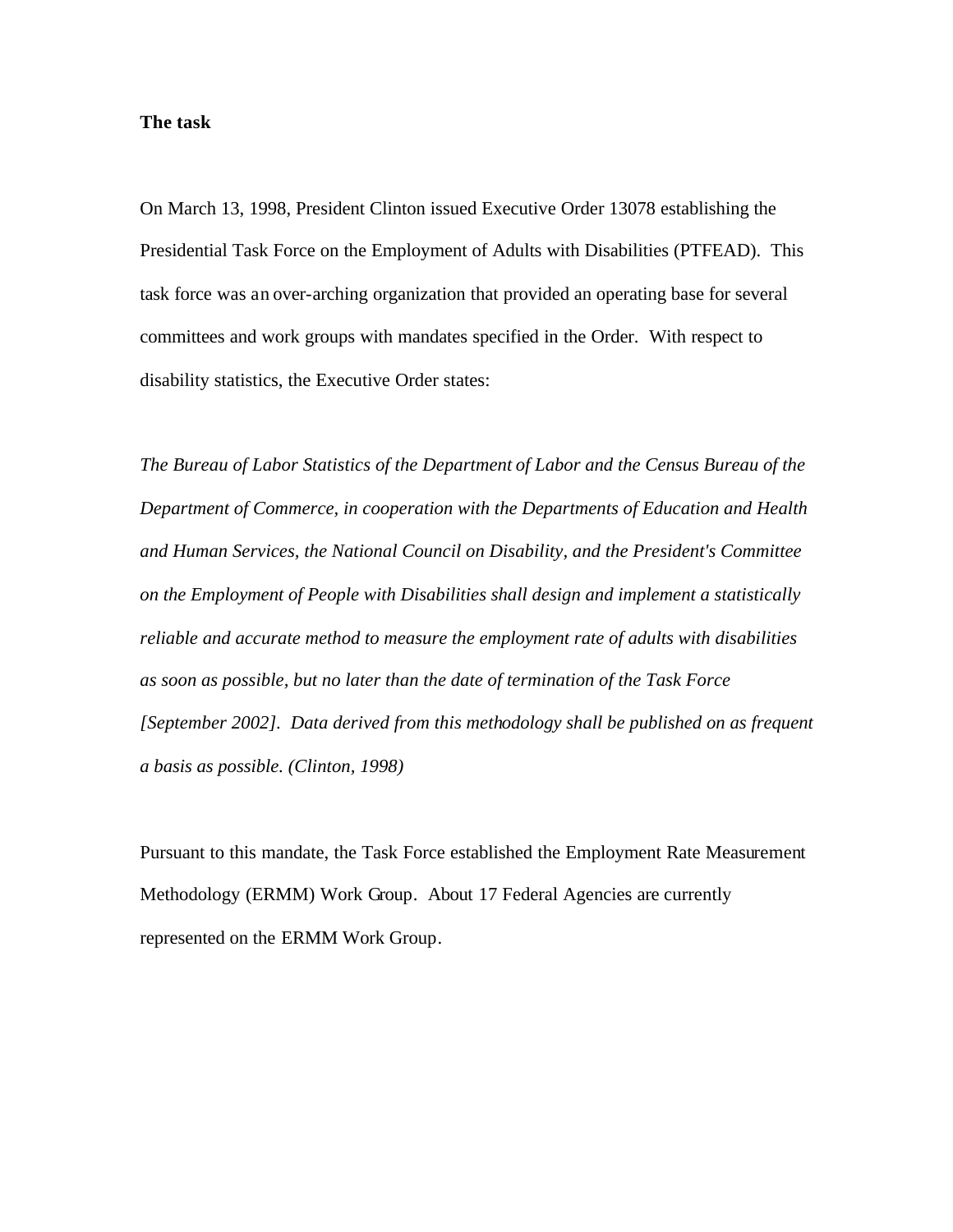### **Identifying the disability population**

The problem of identifying the disability population exists in a complex social and technical milieu. From the social perspective, the definitional issues stem from the fact that there are many social constructs and views of disability, each requiring specific, narrowly focused data. The technical problems begin once one settles upon a definition; namely, how to operationalize the definition in a way that will yield accurate and reliable data.

The ADA uses a three-pronged approach to define disability, and the first prong directly relates to the work conducted by BLS. This prong defines a person as having a disability if he or she has a condition that significantly limits them in a major activity of daily living. This definition lacks precision, but one must remember that the ADA is a civil rights act, and its definition was crafted for the purposes of protecting a class of people, and not to serve as the basis for a quantitative measure of the population. While the second and third prongs of the ADA definition have important civil rights purposes, it is unclear what the benefit might be of collecting separate employment data for individuals fitting into these other categories<sup>i</sup>.

Initial meetings of the ERMM Work Group centered on the potential uses of the data, the definitions of disability, and on the dimensions of disability that would be useful and practical to measure. Some agencies just needed a count of the total number of people with disabilities. Others thought a count of those with severe disabilities was important.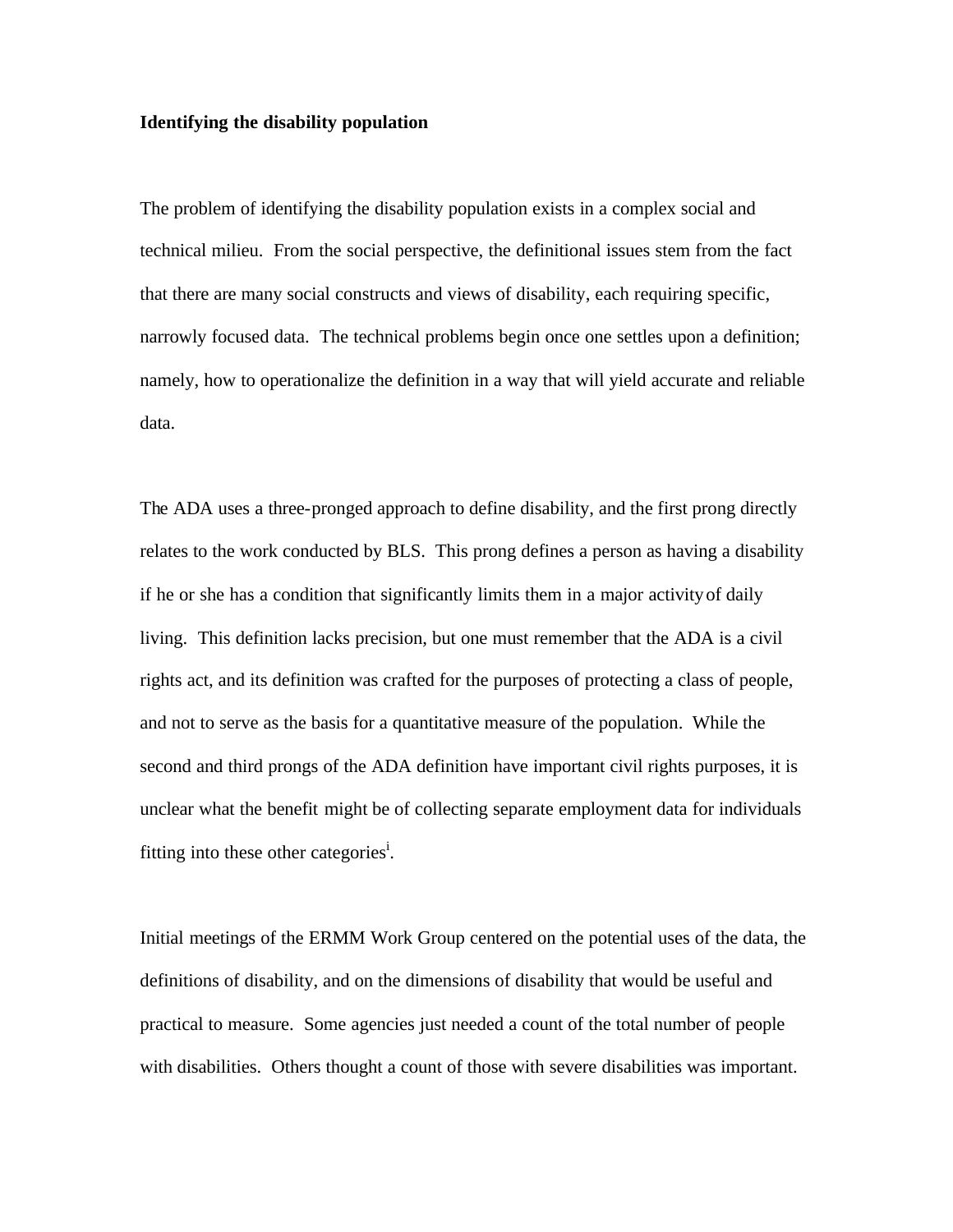Still others would have liked to see individuals with specific types of disabilities identified, such as those with mental disabilities.

An important use to which the agencies might put the data is to track their progress in improving the labor force status of people with disabilities, so it would be helpful if the definition of disability employed by the ERMM enabled the various agencies to measure their disability population of concern.

However, an issue with any approach to defining disability is that various definitions systematically deliver disability populations of different sizes. Several different counts of the disability population have been published, based on the Survey of Income and Program Participation (SIPP) and the National Health Interview Survey on Disability (NHIS-D). Many consider having a disability count similar to that from another survey a form of validation. However, selecting a definition based upon how large one thinks the number of persons with disabilities ought to be is, of course, completely contrary to the scientific method.

The definition of disability given in the Executive Order (which the ERMM Work Group was essentially required to follow) states "An adult with a disability is a person with a physical or mental impairment that substantially limits at least one major life activity." As noted above, this definition is the first prong of the ADA definition. It embraces the view that disability is a function of the interaction between an individual with an impairment and his/her environment.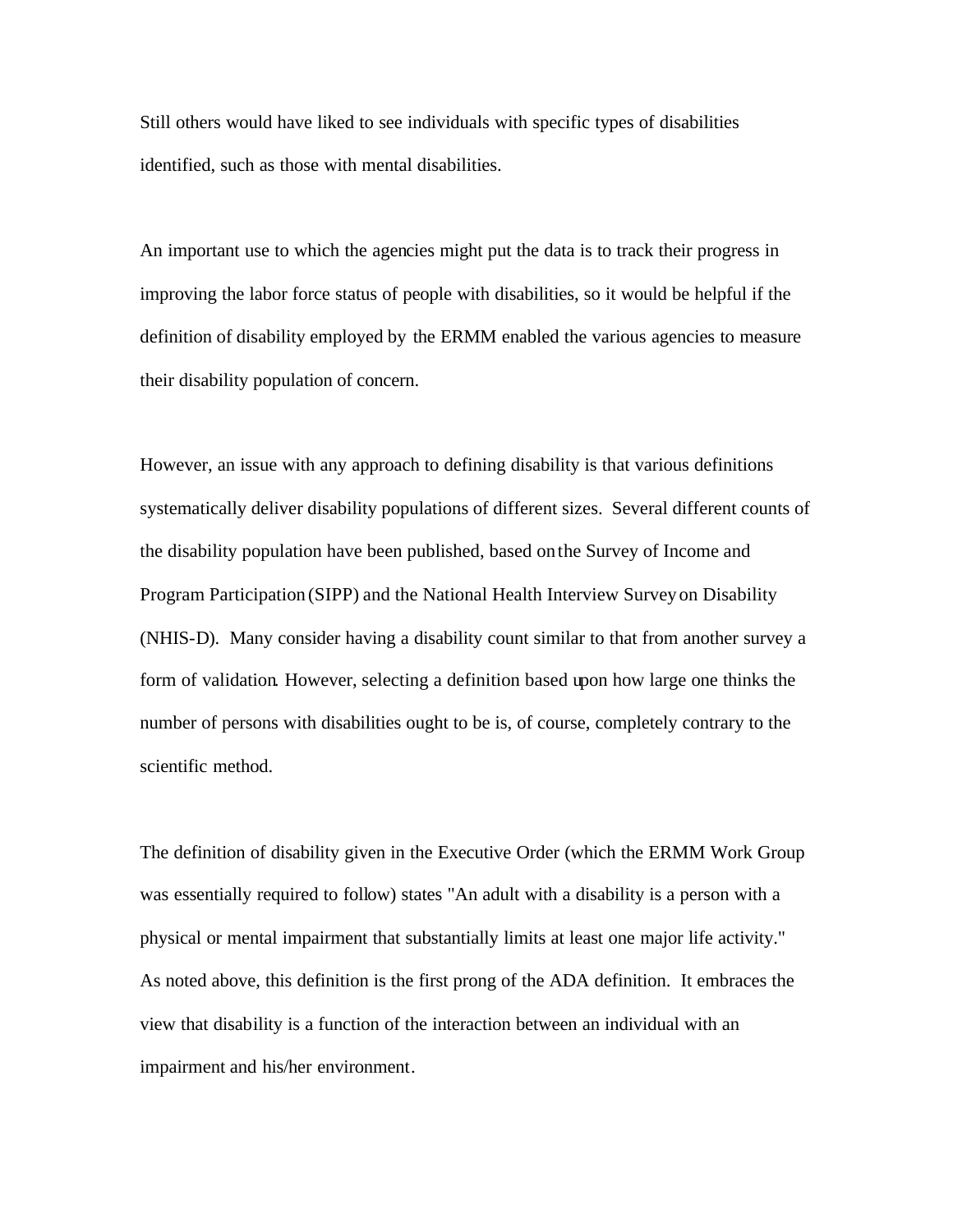## **Choice of Survey Vehicle**

The primary vehicle for collecting labor force data for demographic groups is the Current Population Survey (CPS), a monthly survey of about 60,000 household conducted for BLS by the Census Bureau. This survey was chosen as the ideal destination for the disability questions for two main reasons. First, since the CPS is a monthly survey, it would satisfy the requirement in the Executive Order to present the data on "as frequent a basis as possible." Secondly, since the CPS is already the official source of labor force data for various demographic groups, it seemed logical that the disabled should be included among these.

The primary mission of the CPS, and the time and space constraints that this imposes on any new questions were (and remain) very important considerations. The key purpose of the CPS is to identify the employed and unemployed. This mission is legislatively mandated, and therefore cannot be compromised. (29 U.S.C., and other public laws specify the collection of these data, and for specific groups such as Hispanics and veterans.) Also, the CPS collects a range of demographic and labor force information, and adding a disability measure would increase the respondent burden. That could result in a decline in the response rate and reduction in the quality of CPS data as a whole. (Technical Paper 63, 2002) In recognition of both of these restrictions, the ERMM Work Group decided that the question set should be designed to meet the requirements in the Executive Order using as few questions as possible.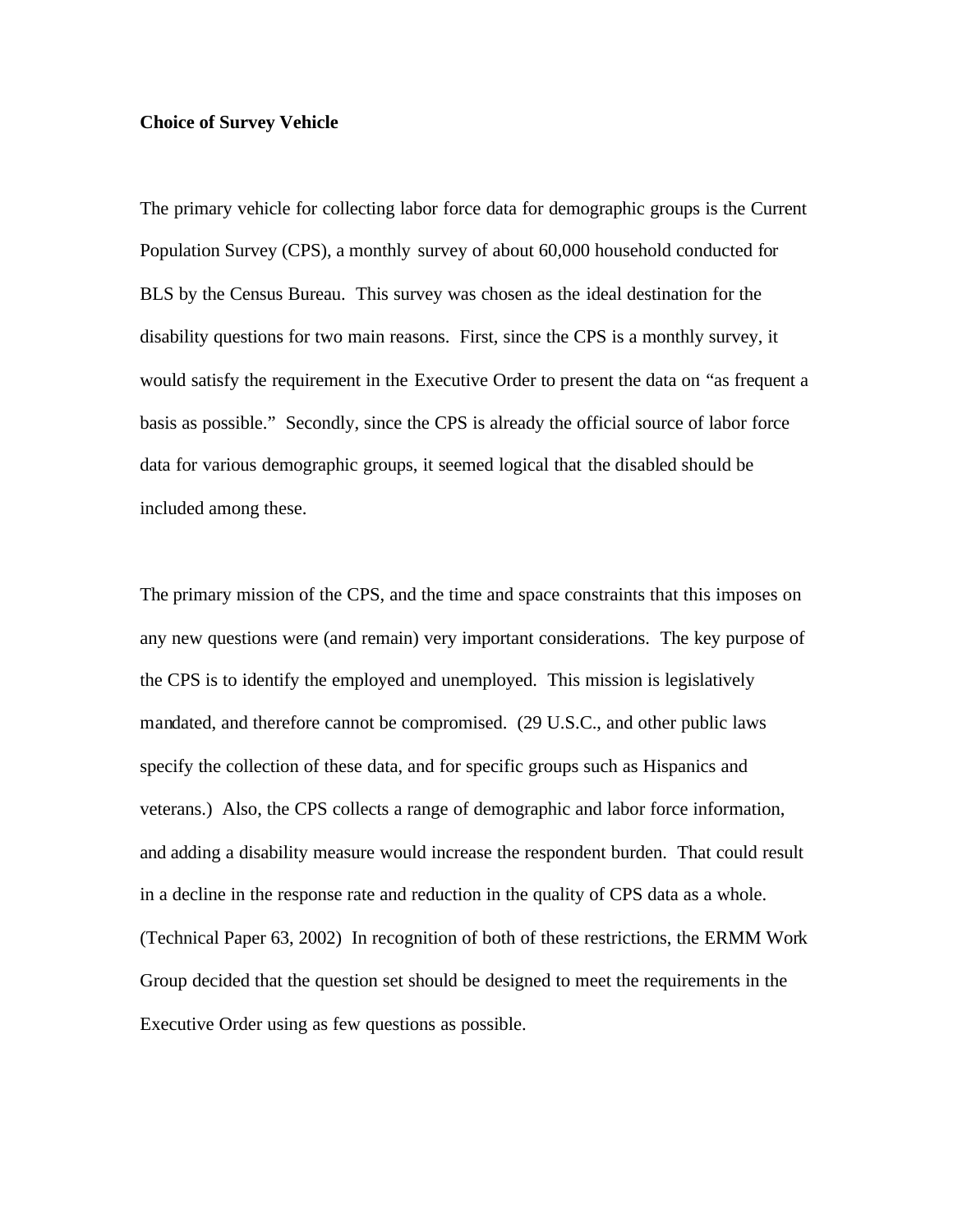#### **The Standards**

The Executive Order required that accurate and reliable data be developed. The terms accurate and reliable require a bit of explanation. From a measurement perspective, validity (i.e., accuracy) and reliability are critical. An interpretation of the data requires an understanding of the correspondence between the concept being measured and the degree to which the questions measure the concept.

The term "face validity" means little more than "looks good." Perhaps identifying this concept as construct validity is more to the point. The question looks good because there appears to be a high correspondence between the objective of asking the question and the responses one would get when the question is answered. While this may be useful in the beginning of a question-selection process, there is no objective measure of this type of validity. Face validity may be important for the first pass, but concurrent and predictive validity are empirically verifiable.<sup>ii</sup> Since the Executive Order called for accurate and reliable statistics, research was required to ensure the data had these characteristics.

Although the CPS did not contain questions designed to identify persons with disabilities in a systematic manner, there were several other Federal agencies that did. (Hale, 2001) It was initially hoped that the disability questions contained in the Census Bureau's Survey of Income and Program Participation (SIPP) could be used as a "gold standard" against which potential questions could be measured.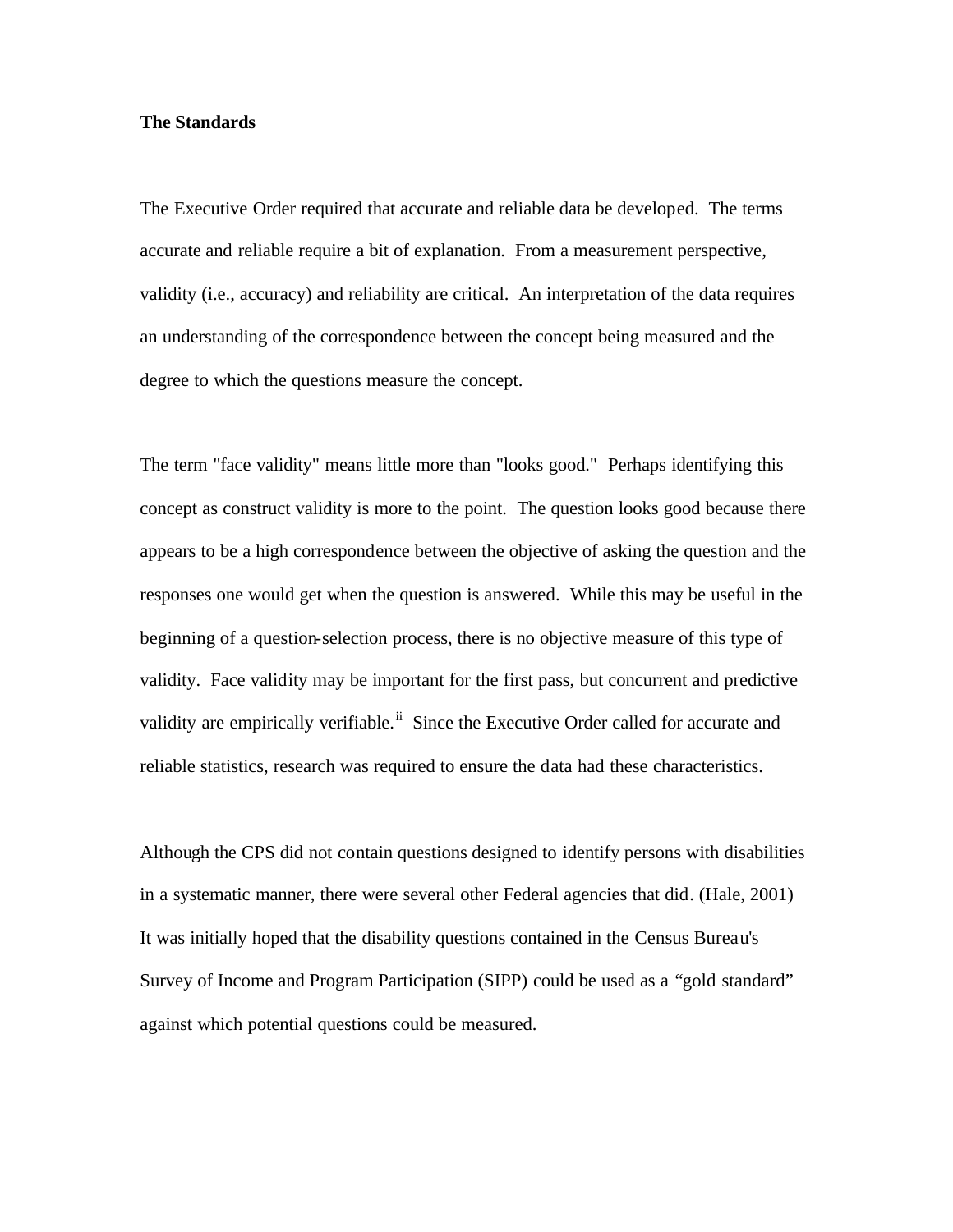At the first meeting of the ERMM Work Group, the first indication that SIPP might not be a "gold standard" for measuring disability appeared. Census Bureau's disability expert, John M. McNeil, suggested that the SIPP data might not be reliable. He soon provided data that demonstrated the point. Reliability problems cut across questions, even including those that focused on severe disabilities that one would not expect to disappear over the course of a year. It became clear that the SIPP could no longer be considered the "gold-standard." The ERMM Work Group would have to embark on seminal research in this area.

The research plan evolved as more information became available. Originally, the hope was that BLS would be able to test some existing question sets that had proven to be accurate and reliable, and that identified the correct population. The ERMM had a consultant compile an annotated bibliography to determine if any of the existing disability survey questions had been pre-tested (e.g., cognitive interviews or field tests). This would enable further narrowing of the field of potential questions, and possibly build on previous research. As it turned out, there were virtually no data on the accuracy or reliability of existing question sets; little or no testing had been done on the question sets that were available, and, for those that had been tested, results were often not available from sponsoring organizations. (Furrie, 1999)

Upon considering the testing that would be necessary, it was decided to test individual questions rather than question sets. BLS was aware that some of the sets appeared not to work as well as hoped, and there was still a lot of uncertainty regarding the meaning of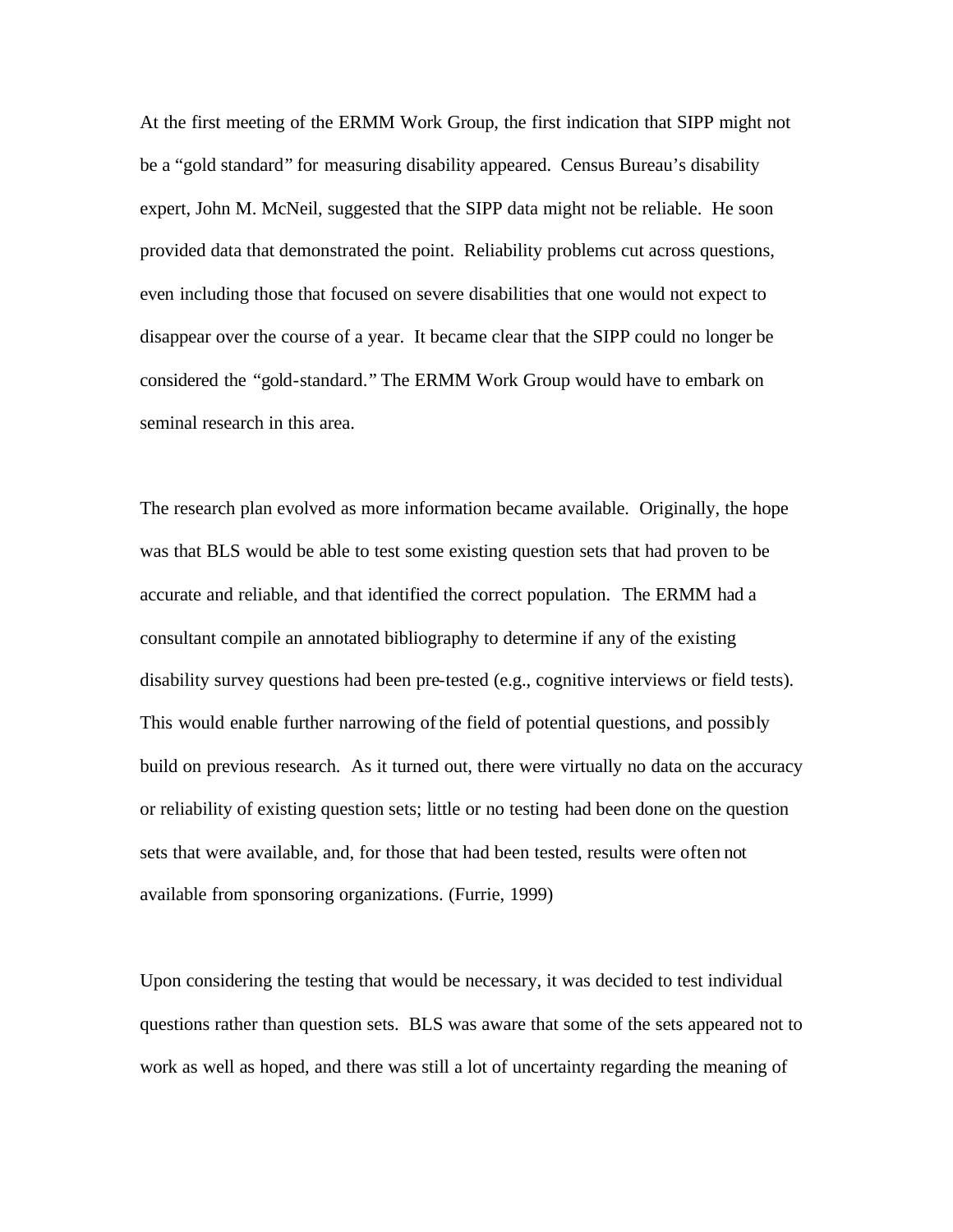the results. Additionally, if questions are tested as sets, the properties of the individual questions would not necessarily be evaluated as well; the researcher would have less flexibility in customizing an instrument from the components of existing questions sets. In a test made to focus on individual questions, if the analysis showed that a question from one set complemented a question from another set, they could be combined. A further difficulty involved the limitations of field testing. If several question sets were to be tested in a field test so the results could be compared, it would require a split-panel test. With each additional question set chosen for testing, the number of respondents who respond to any given set lowers accordingly, affecting the accuracy of the data. Additionally, such a process would only serve to identify the best question set of those tested, rather than an ideal set of questions. Given the lack of data about the available question sets, this might only serve to identify an unreliable or inaccurate question set that happened to perform better than the other faulty question sets tested.

The lack of a gold standard further complicated our testing plans. We had some statistical tools to evaluate questions, but without a gold standard there was no independent measure of validity. Some flexibility was required. First, BLS identified several surveys from which to draw questions, primarily because their disability questions had face validity, they were nationally known, or their data were widely reported. They included the NHIS-D, SIPP, WHO-DAS, the Census 2000 disability questions, the NOD/Harris poll, and the Behavioral Risk Factor Surveillance System Quality of Life Module (CDC).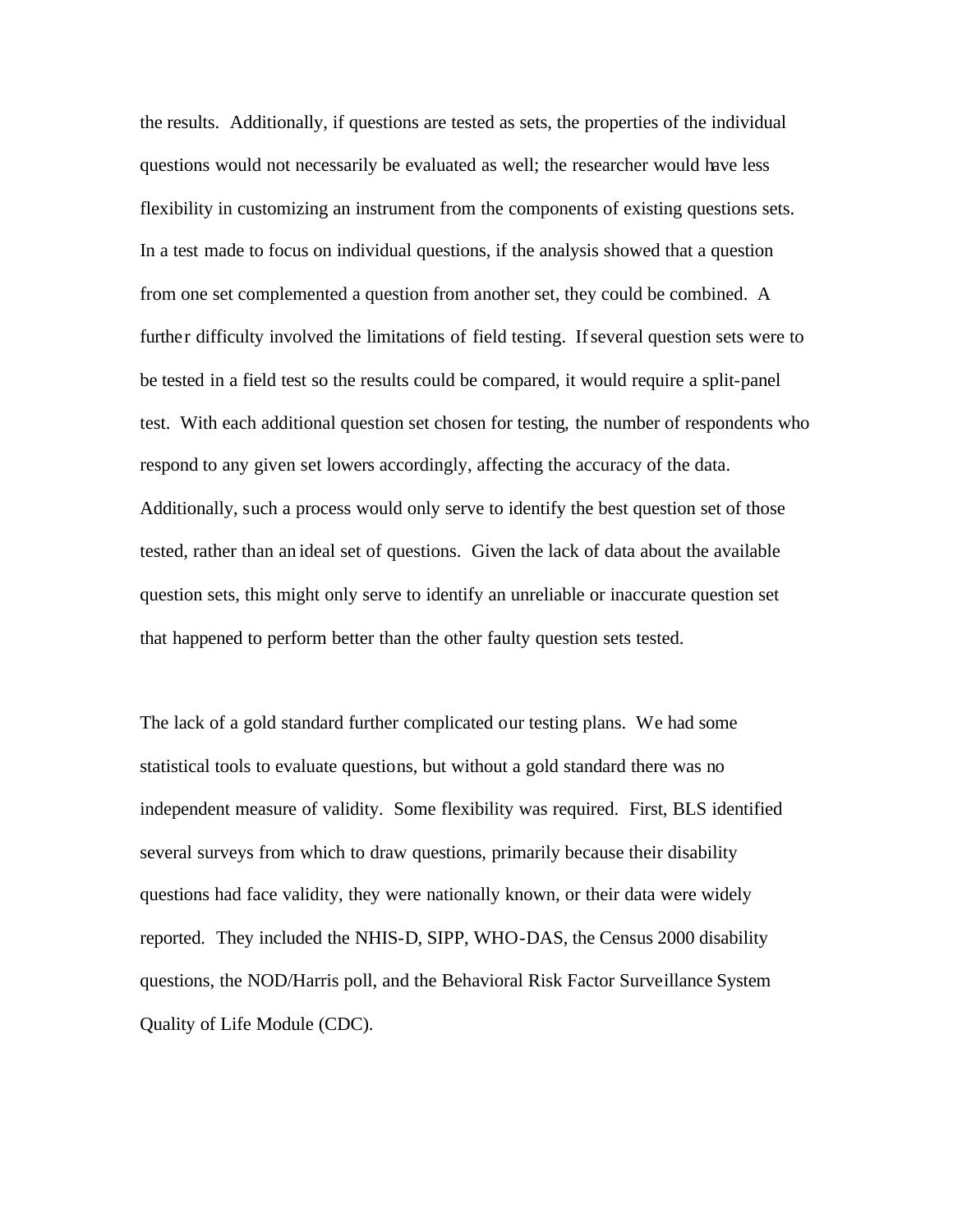While the process of further narrowing the list of candidate questions continued, BLS identified a test vehicle. The questions were selected for inclusion in the National Comorbidity Survey (NCS). The NCS is a nationally representative survey. This survey is fielded by Harvard School of Health Care Policy with Professor Ronald Kessler as the Principal Investigator. It is primarily funded by the National Institute of Mental Health and, as one might expect, has extensive questions on mental health. It also has many questions on physical well being, and contains the General Assessment Schedule from the Diagnostic and Statistical Manual IV (commonly referred to as the General Assessment of Functioning, or GAF). (National Comorbidity Survey, 2005) The mental health and disability questions in particular were considered important because research conducted for the ERMM Work Group showed that individuals with these disabilities are among the most difficult to identify in a survey.

Because the NCS collected such extensive information, it would enable BLS to compare the respondents' answers to the test questions to the detailed information about their conditions. Using these data, BLS could determine a respondent's disability status using more complete data, and use this knowledge to judge whether a smaller set of questions had likewise correctly identified that respondent's status. The lack of a "gold standard" was no longer a major hindrance.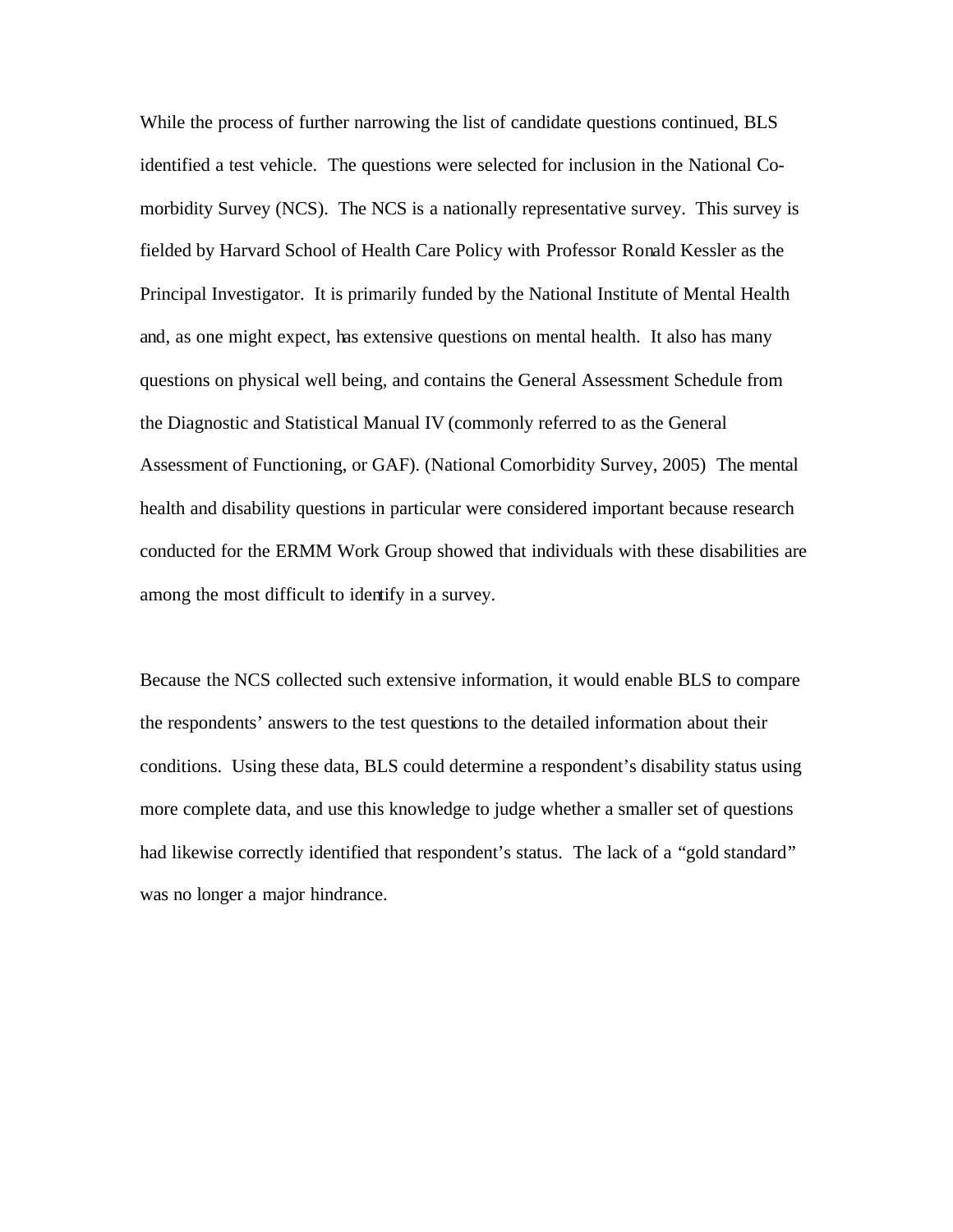# **Testing**

Predictably, questions had to be modified to conform to the testing requirements. The questions came from different surveys, contexts, and modes, with different definitional objectives. The minimum length of time a disabling condition would have to have existed, or be expected to exist, needed to be standardized, and a three-month reference period was selected. Several of the questions were modified to allow a measure of severity and duration.

The candidate questions were identified, and the questions were tested using cognitive interviews. The purpose of the cognitive testing was twofold. First, we wanted to ascertain if respondents had any difficulty understanding the questions or recalling the answers. Second, we wanted to learn what individuals heard and thought when certain questions were put to them. It was essential that the questions avoided difficulties such as:

- attempting to communicate too many concepts;
- covering subjects that were too complex or lengthy;
- probing into areas that were painful or difficult for the respondent.

The questions were subjected to three rounds of testing, each followed by a review to determine if any of the questions needed adjustment. The first round of cognitive testing was conducted at BLS headquarters in Washington DC and the final two rounds were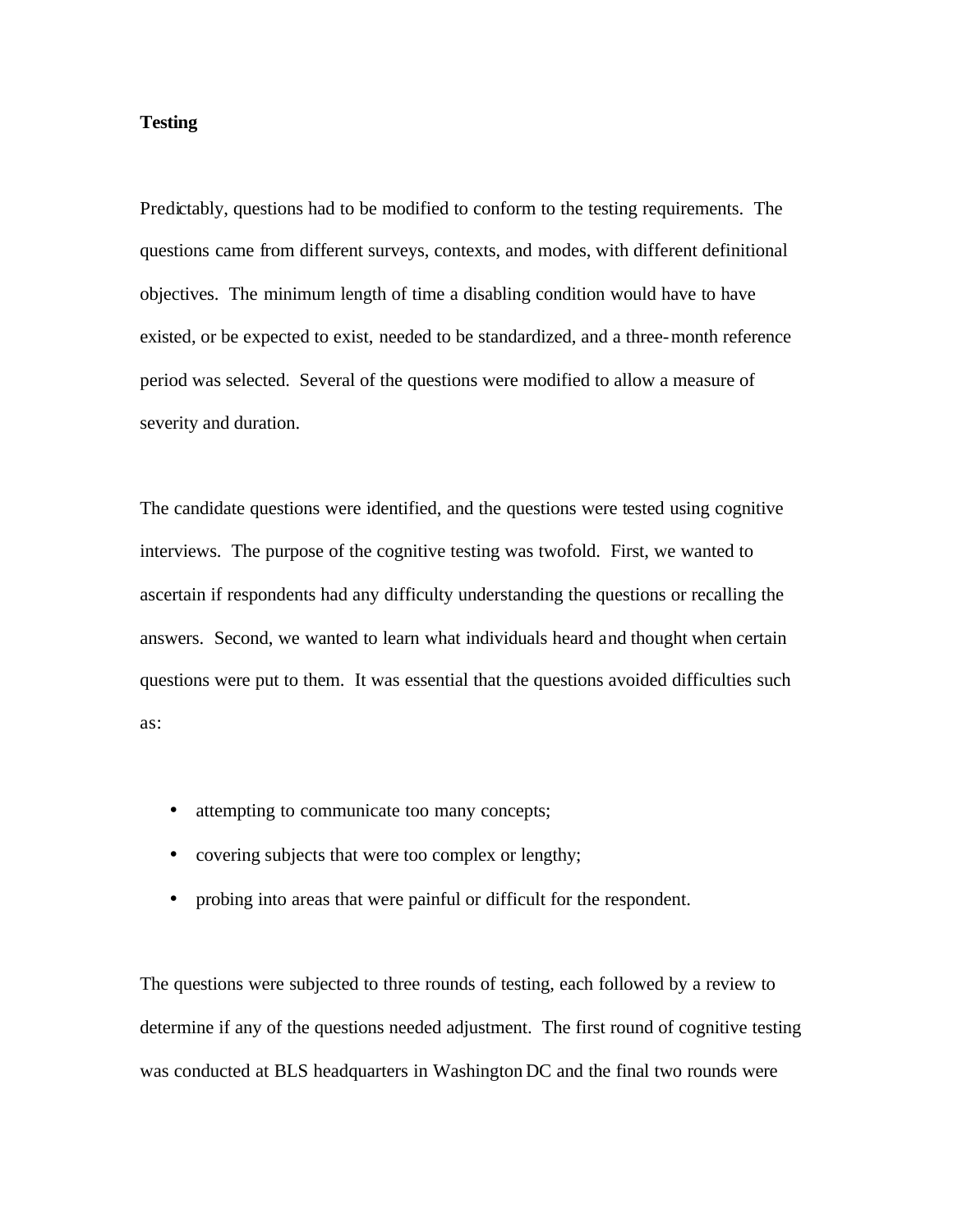held at the Westat Research Corporation offices in Rockville, Maryland. Even though all of the items included in the original instrument were taken from existing surveys, this cognitive process made several recommendations to change a number of the items prior to fielding the questionnaire in the NCS. (Cantor et al., 2000) The recommended changes were made to the questions, and then they were placed in the NCS.

Analysis of the NCS dataset began in July 2001.<sup>iii</sup> The results from the NCS interviews were analyzed by experts at Rutgers, Harvard, and Indiana University. Between July 2001 and August 2002, in consultation with BLS staff, a series of tables based on analysis of the NCS was created and updated. The final document contained presentations of (1) tabulations of the potential disability identifiers; (2) cross-tabulations of the potential disability identifiers with each other and with a variety of measures of medical and psychological conditions; (3) a summary of cases that were difficult to classify as having a disability; and (4) regressions predicting alternative measures of disability and severe disability.

In the summer of 2002, the above analysis was expanded into a disability classification system, identifying 24 categories of respondents that could be broadly grouped into those who: A) definitely have a disability, B) probably have a disability, C) possibly have a disability, D) are very unlikely to have a disability, and E) are not worth re-contacting in an attempt to gain further information. (See table 1.)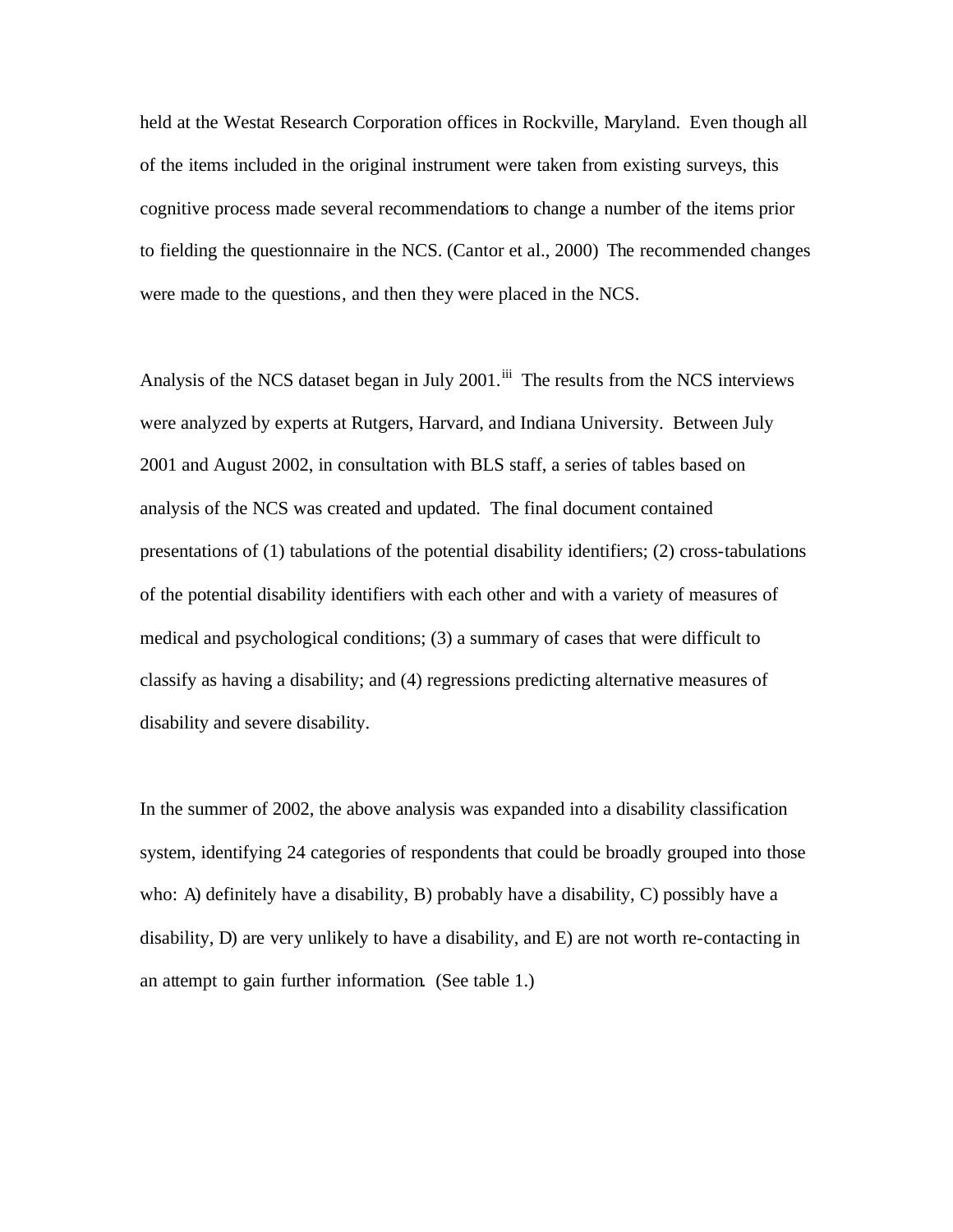|                                     | Severe<br>difficulties<br>for 30 days | Impairment | GAF<<br>$=60$  | Other conditions                                                                   |  |  |  |  |
|-------------------------------------|---------------------------------------|------------|----------------|------------------------------------------------------------------------------------|--|--|--|--|
|                                     | A. DEFINITE DISABILITY                |            |                |                                                                                    |  |  |  |  |
| 1                                   | Yes                                   | Yes        | Yes            |                                                                                    |  |  |  |  |
| 2                                   |                                       |            |                | Yes to vision or hearing question, GAF <= 60                                       |  |  |  |  |
| 3                                   |                                       |            |                | Yes to vision or hearing question, GAF over 60                                     |  |  |  |  |
| 4                                   |                                       |            |                | Yes to vision or hearing question, no to activity                                  |  |  |  |  |
|                                     |                                       |            |                | questions or activities not limited for 3 months                                   |  |  |  |  |
|                                     | <b>B. PROBABLE DISABILITY</b>         |            |                |                                                                                    |  |  |  |  |
| 5                                   | Yes                                   | Yes        | N <sub>o</sub> | GAF over 60                                                                        |  |  |  |  |
| 6                                   | Yes                                   | Yes        | No             | No to activity questions or activities not limited for<br>3 months                 |  |  |  |  |
| 7                                   | Yes                                   | No         | Yes            |                                                                                    |  |  |  |  |
| 8                                   | No                                    | Yes        | Yes            | No severe chronic condition                                                        |  |  |  |  |
| 9                                   | No                                    | Yes        | Yes            | Severe chronic condition                                                           |  |  |  |  |
| <b>C. POSSIBLE DISABILITY</b>       |                                       |            |                |                                                                                    |  |  |  |  |
| 10                                  | No                                    | No         | Yes            | Severe chronic condition                                                           |  |  |  |  |
| 11                                  | No                                    | No         | Yes            | No severe chronic condition                                                        |  |  |  |  |
| 12                                  | <b>No</b>                             | Yes        | N <sub>o</sub> | GAF over 60, no severe chronic condition                                           |  |  |  |  |
| 13                                  | No                                    | Yes        | No             | GAF over 60, and severe chronic condition                                          |  |  |  |  |
| 14                                  | No                                    | Yes        | No             | No to activity questions or activities not limited, no<br>severe chronic condition |  |  |  |  |
| 15                                  | No                                    | Yes        | No             | No to activity questions or activities not limited,<br>severe chronic condition    |  |  |  |  |
| 16                                  | Yes                                   | No         | No             | GAF over 60                                                                        |  |  |  |  |
| 17                                  | Yes                                   | No         | No             | No to activity questions or activities not limited                                 |  |  |  |  |
| 18                                  | No                                    | No         | No             | Seen by others as having a disability                                              |  |  |  |  |
| D. VERY UNLIKELY TO HAVE DISABILITY |                                       |            |                |                                                                                    |  |  |  |  |
| 19                                  | <b>No</b>                             | No.        | No             | No to activity questions or activities not limited, no<br>severe chronic condition |  |  |  |  |
| 20                                  | No                                    | No         | No             | No to activity questions or activities not limited,<br>severe chronic condition    |  |  |  |  |
| 21                                  | No                                    | No         | No             | GAF over 60, no severe chronic condition                                           |  |  |  |  |
| 22                                  | No                                    | No         | No             | GAF over 60, severe chronic condition                                              |  |  |  |  |
| 23                                  |                                       |            |                | Duration less than 3 months                                                        |  |  |  |  |
| E. NOT WORTH CONTACTING             |                                       |            |                |                                                                                    |  |  |  |  |
| 24                                  |                                       |            |                | Duration or GAF questions refused                                                  |  |  |  |  |

Table 1. Summary of Disability Classification System

The categories referred to in table 1 were constructed to separate respondents according to the likelihood that they have disabilities, and to identify those for whom additional information and review would be needed. The placement of respondents into categories was based on answers to the following groups of questions (associated terminology used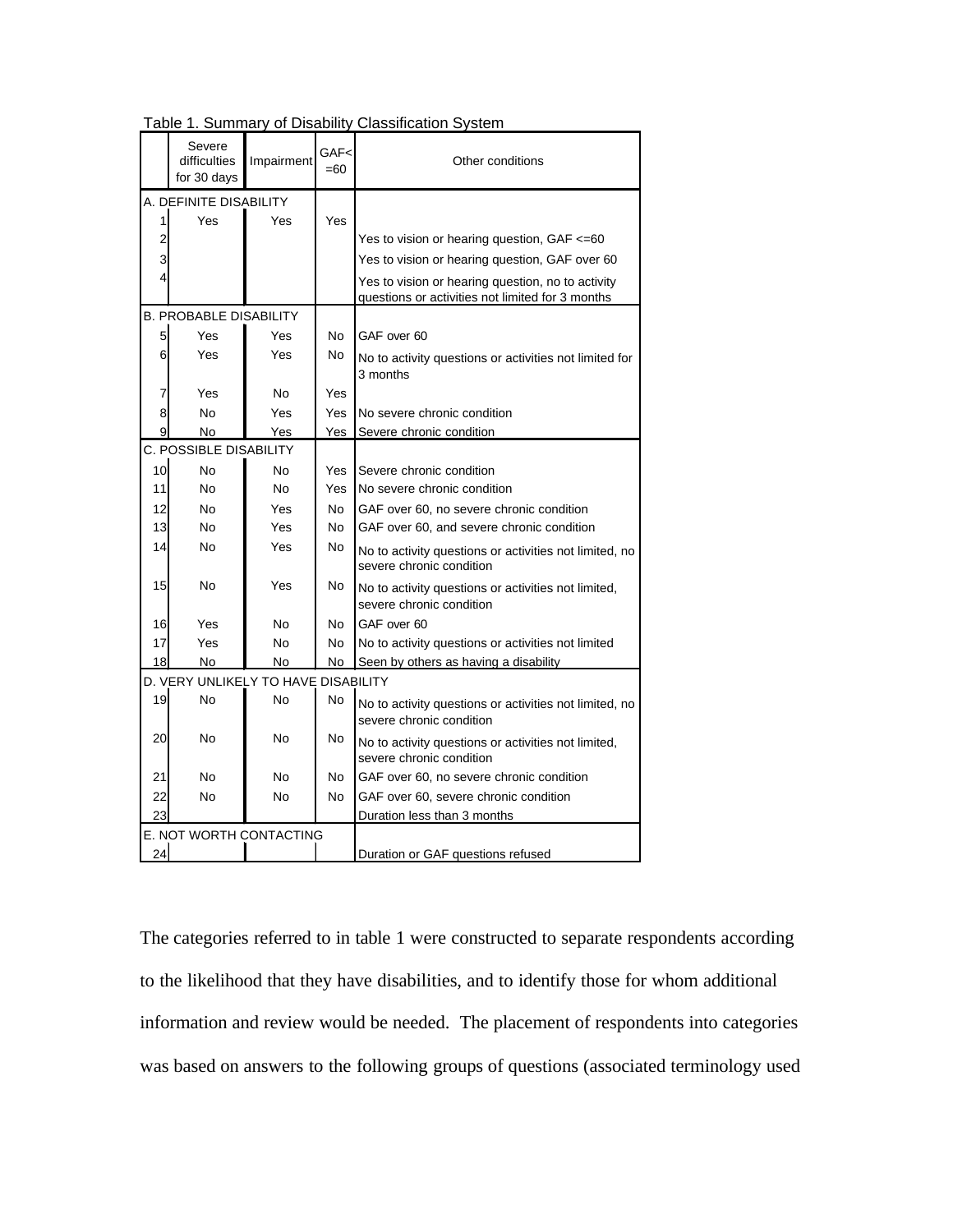in table 1 are included in italics):

- 1. seven types of activity limitations, building upon the disability questions used in the 2000 Census<sup>iv</sup> (yes/no questions). [*activity questions*]:
- 2. seven specific impairments and disabilities<sup>v</sup> (yes/no questions). [*impairment*];
- 3. nineteen types of functional difficulties over the past 30 days  $\overline{v}$  (on a 5-point scale measuring degree of difficulty, with 1="none", 2="mild", 3="moderate", 4="severe", and 5="cannot do"). [*severe difficulties for 30 days*];
- 4. the global assessment of functioning scale  $\frac{v}{u}$  (on a 0-100 scale with 100= "excellent functioning in all areas of life" and 0="unconscious"). [*GAF <=60]*;
- 5. eighteen chronic conditions, of which one was selected randomly and the respondent was asked to report degree of related interference with life activities on a 1-10 scale.viii [*severe chronic condition*] (Kruse, 2002)

In consultation with BLS staff, the information contained in the 24 categories was used to classify respondents according to the likelihood of disability. Based on the classification system, 540 respondents whose disability status was difficult to determine due to inconsistencies in their answers were selected for further review. Of these, 352 had their disability status determined by project staff, and 100 of the remaining respondents were successfully re-contacted to gain further information. (See table 2.) The data collected through the re-interviews were combined with the NCS data to create a more complete profile for each respondent.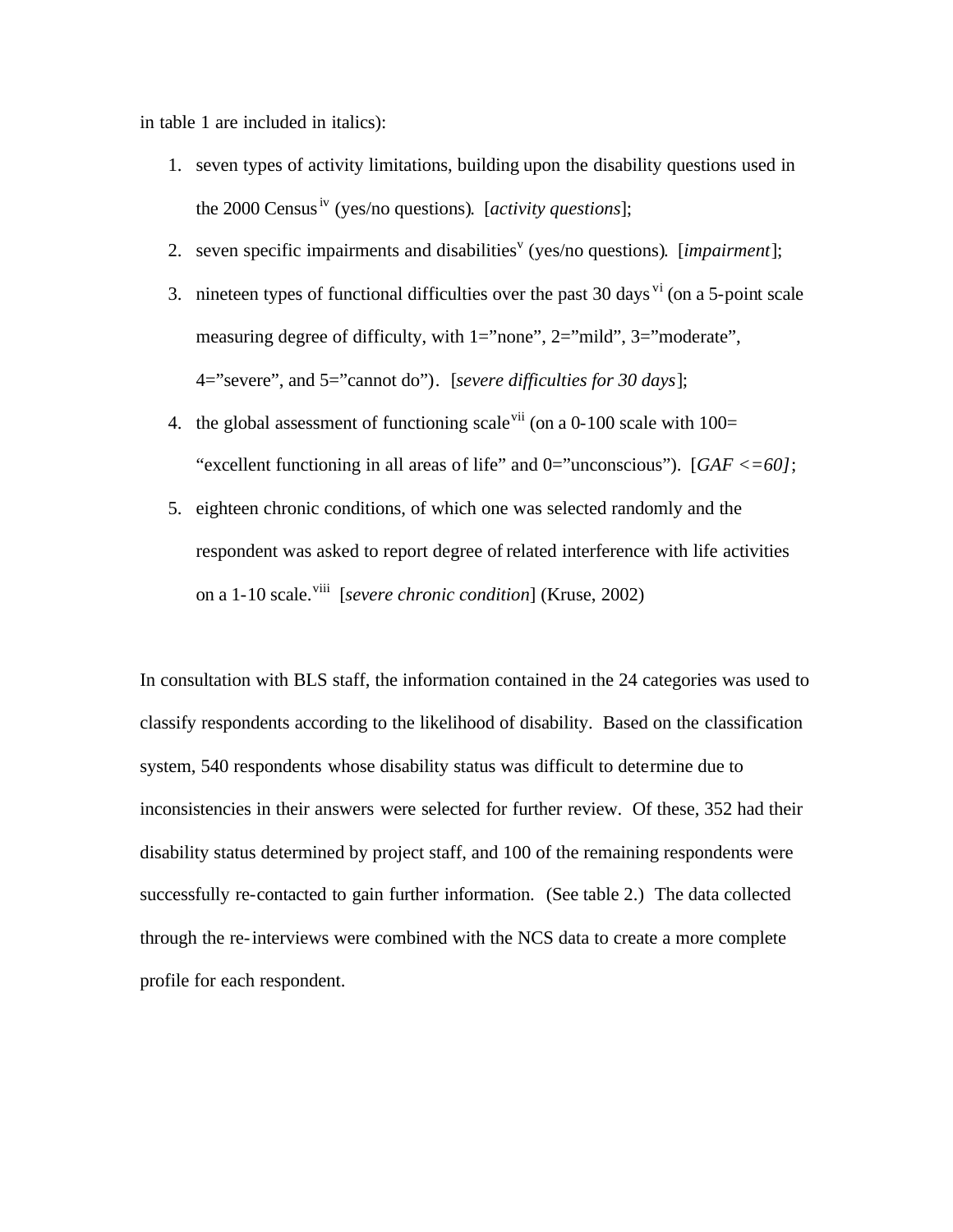|                                     | Total<br>N | N pulled for<br>further | <b>Status</b><br>determined | Re-interviewed<br>and used in | Percent<br>identified as |  |  |  |  |
|-------------------------------------|------------|-------------------------|-----------------------------|-------------------------------|--------------------------|--|--|--|--|
|                                     |            | review                  | by staff                    | Delphi process                | disabled                 |  |  |  |  |
|                                     |            | A. DEFINITE DISABILITY  |                             |                               |                          |  |  |  |  |
| 1                                   | 128        | 75                      | 75                          | 0                             | 100.0                    |  |  |  |  |
| 2                                   | 110        | 0                       | 0                           | 0                             | 100.0                    |  |  |  |  |
| 3                                   | 94         | 12                      | 12                          | 0                             | 100.0                    |  |  |  |  |
| 4                                   | 71         | 12                      | 12                          | 0                             | 100.0                    |  |  |  |  |
| <b>B. PROBABLE DISABILITY</b>       |            |                         |                             |                               |                          |  |  |  |  |
| 5                                   | 75         | 75                      | 55                          | 11                            | 97.4                     |  |  |  |  |
| 6                                   | 5          | 5                       | 4                           | 1                             | 47.5                     |  |  |  |  |
| $\overline{7}$                      | 9          | 9                       | 6                           | 1                             | 100.0                    |  |  |  |  |
| 8                                   | 145        | 118                     | 80                          | 15                            | 89.2                     |  |  |  |  |
| 9                                   | 75         | 23                      | 18                          | $\overline{2}$                | 100.0                    |  |  |  |  |
| C. POSSIBLE DISABILITY              |            |                         |                             |                               |                          |  |  |  |  |
| 10                                  | 22         | 7                       | 4                           | 3                             | 63.3                     |  |  |  |  |
| 11                                  | 72         | 22                      | 6                           | $\overline{7}$                | 61.5                     |  |  |  |  |
| 12                                  | 252        | 71                      | 47                          | 16                            | 71.4                     |  |  |  |  |
| 13                                  | 98         | 27                      | 21                          | 5                             | 86.9                     |  |  |  |  |
| 14                                  | 205        | 55                      | 3                           | 28                            | 19.0                     |  |  |  |  |
| 15                                  | 40         | 11                      | 1                           | 5                             | 40.7                     |  |  |  |  |
| 16                                  | 5          | 5                       | 3                           | 1                             | 50.0                     |  |  |  |  |
| 17                                  | 14         | 3                       | 3                           | 0                             | 50.0                     |  |  |  |  |
| 18                                  | 10         | 10                      | 2                           | 5                             | 28.6                     |  |  |  |  |
| D. VERY UNLIKELY TO HAVE DISABILITY |            |                         |                             |                               |                          |  |  |  |  |
| 19                                  | 1,694      | 0                       | 0                           | 0                             | 0.0                      |  |  |  |  |
| 20                                  | 161        | 0                       | 0                           | 0                             | 0.0                      |  |  |  |  |
| 21                                  | 187        | 0                       | 0                           | 0                             | 0.0                      |  |  |  |  |
| 22                                  | 42         | 0                       | 0                           | 0                             | 0.0                      |  |  |  |  |
| 23                                  | 268        | 0                       | 0                           | 0                             | 0.0                      |  |  |  |  |
|                                     |            | E. NOT WORTH CONTACTING |                             |                               |                          |  |  |  |  |
| 24                                  | 48         | 0                       | 0                           | 0                             | 37.4                     |  |  |  |  |
| <b>TOTAL</b>                        |            |                         |                             |                               |                          |  |  |  |  |
|                                     | 3830       | 540                     | 352                         | 100                           |                          |  |  |  |  |

Table 2. Summary of Disability Status Determination

In the fall of 2003, the Delphi process was used to evaluate the revised profiles. The Delphi process is a technique that was designed to obtain the most reliable consensus amongst a group of experts by a series of questionnaires interspersed with controlled feedback. Essentially, the Delphi process involves submitting a group of cases to a selected team. Each team member evaluates the group of cases, and submits judgement and commentary on each case. In successive rounds, team members review the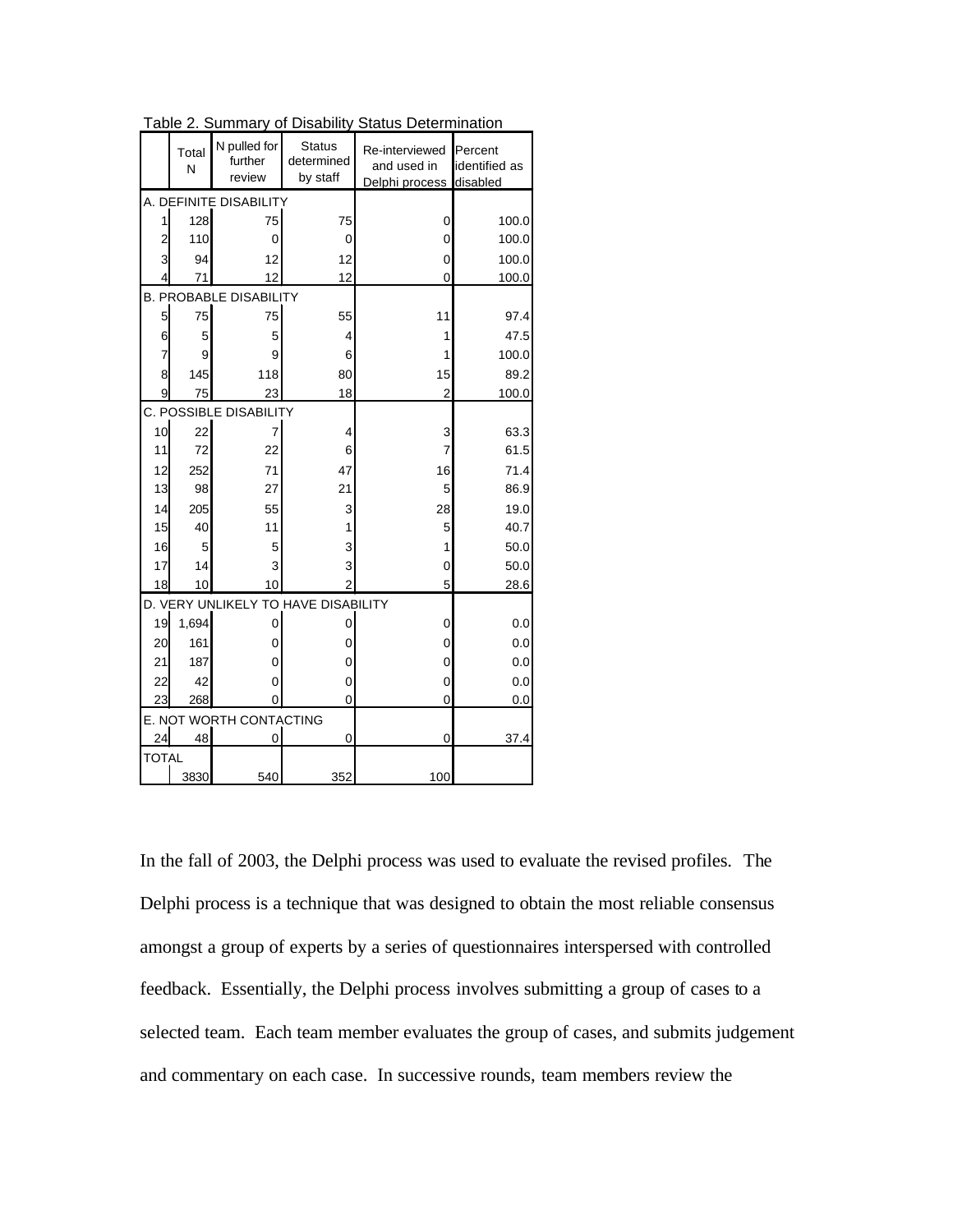comments of fellow team members and use this input to decide whether or not they are persuaded to alter their original judgement. This process is repeated in successive rounds to achieve concordance.<sup>ix</sup>

There were five Delphi teams, each with ten original members. Team members participated upon invitation by BLS staff, and most participants had a professional or personal interest in the study of disability. Each team received 20 cases to review in the first round. In the second round, all 20 profiles were sent back to each of the participants. Those who had not responded to round 1 were asked to review all of the cases, while those who had responded were only required to provide feedback for the cases where concordance had not been achieved. (Concordance was defined as agreement among 75 percent or more members of a group.) Any comments provided in the first round were sent to all participants in the second round for consideration. In the third round, only those cases which had not reached concordance were sent to the participants for review. After three Delphi rounds, concordance had been achieved in all but 10 cases. $^x$ 

#### **Analysis of NCS Data**

After establishing the disability status of the respondents, statistical analysis was conducted to determine which potential disability identifiers most appropriately and efficiently reflect the sample of people with disabilities. Thirty-three questions were used as potential disability identifiers: seven activity limitation questions, seven questions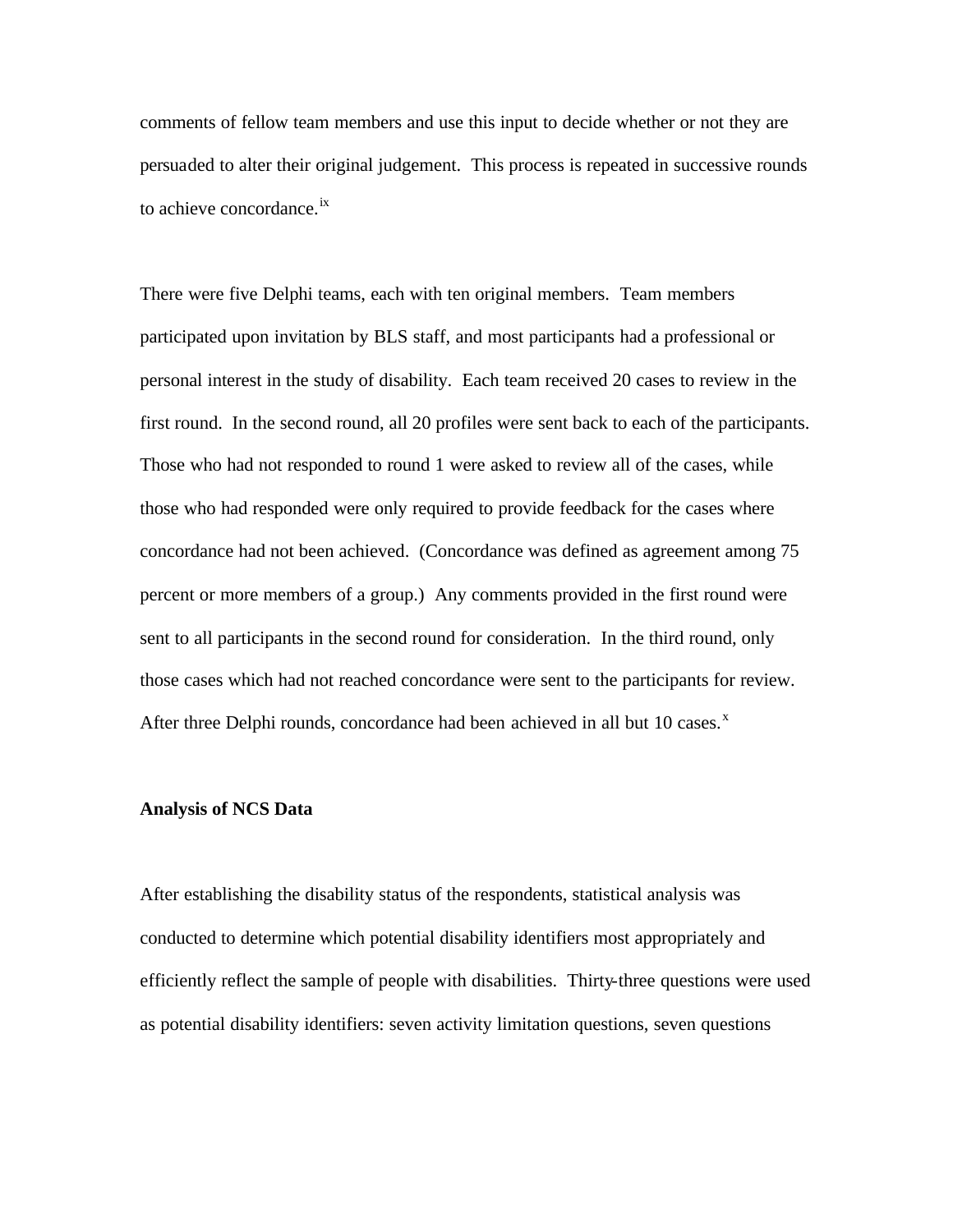about specific impairments and disabilities, and nineteen questions about functional difficulties in the past 30 days.

The analysis used three basic techniques to ascertain the best predictors of disability status: 1) stepwise regression; 2) highest R-squared regressions using all 5-, 6-, and 7 question sets; and 3) a combinatorial approach, comparing the classification accuracy of all 5-, 6-, and 7-question sets. The stepwise regressions included both forward selection and backward selection models, with both 95% and 99% levels of statistical significance, in order to test for consistency in identifying significant predictors of disability status. The highest R-squared regressions compared the collective predictive power of different combinations of predictors, examining which 5-, 6-, and 7-question sets collectively explained the greatest variance in disability status. Finally, the combinatorial approach examined how different combinations of question sets performed when measurement is based on an affirmative response to one or more questions in the set.

In order to more accurately identify people with disabilities and minimize the overcount, the question sets were tested to determine the optimal number of positive responses that would be needed to indicate a high probability of a disability. Receiver operator characteristic (ROC) analysis was used for this, which is a system designed to quantify the accuracy of diagnostic tests in distinguishing between two states or conditions. After removing those with vision or hearing impairments (who are automatically assigned to disability status), the results showed that nearly all question sets require two positive answers for the most accurate measure of disability. Since the optimal prediction of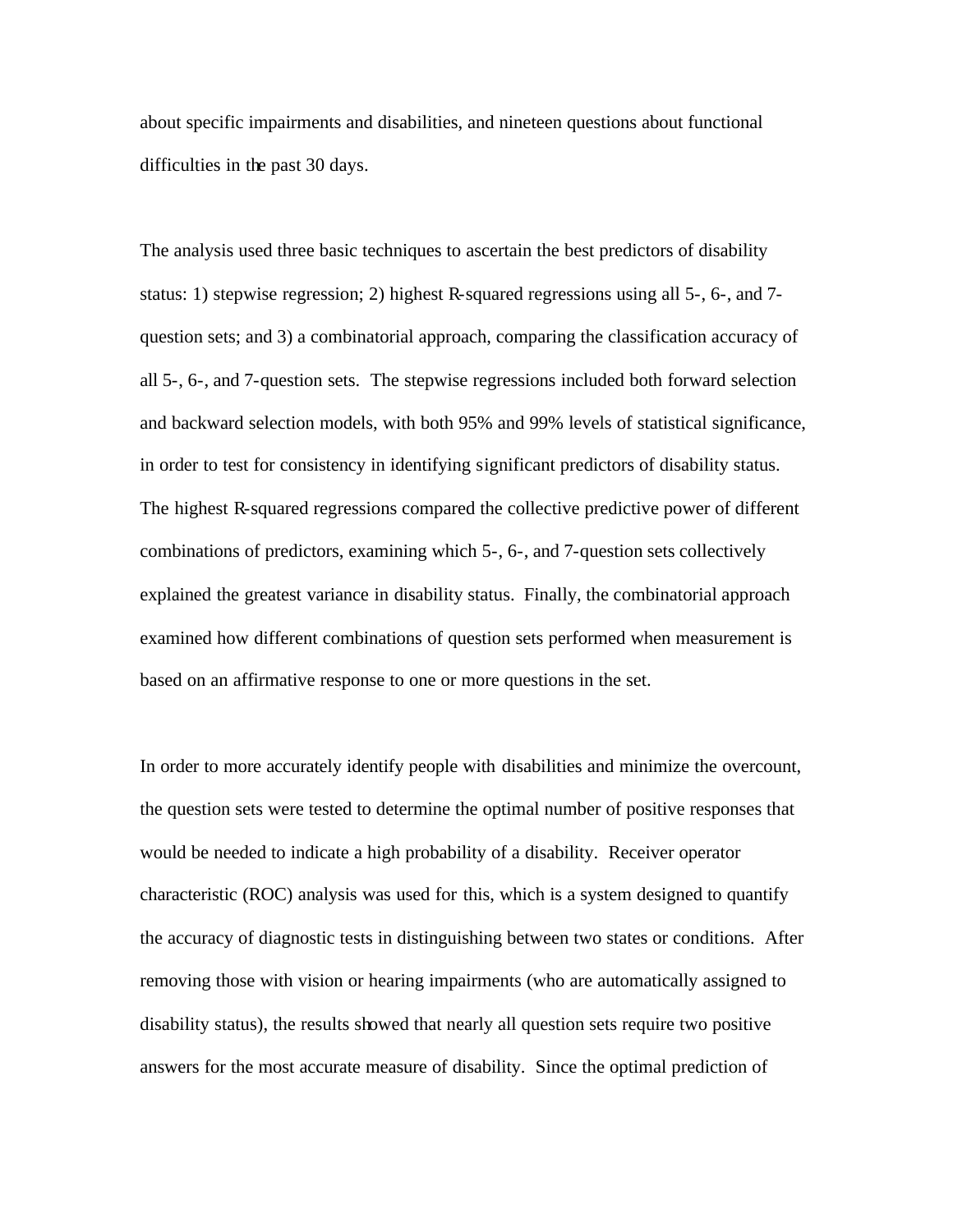disability status will often include a more complex configuration of positive answers, the results were probed using classification tree analysis (with the CART program). This analysis showed that the optimal configurations of questions were almost identical to the above algorithm (a "yes" to hearing or vision impairment, or at least two of the other questions in the set), and the performance of the question sets was very similar, so the simpler algorithm was employed.

Once the most promising question sets were identified, the third stage of analysis involved examining how the overcount and undercount varied by demographic group (age-sex cohorts and race) and employment status. This was examined both with simple calculations of overcount and undercount in each of the subgroups, and with logistic and OLS regressions of overcount and undercount on the demographic and employment variables.

The performance of the best sets was evaluated in the following areas:

- a quality index defined as  $100$  undercount  $(2^*$  overcount);
- overall accuracy;
- percentage identified as disabled;
- $\bullet$  overcount<sup>xi</sup>;
- undercount:
- overcount by demographic characteristics;
- undercount by demographic characteristics.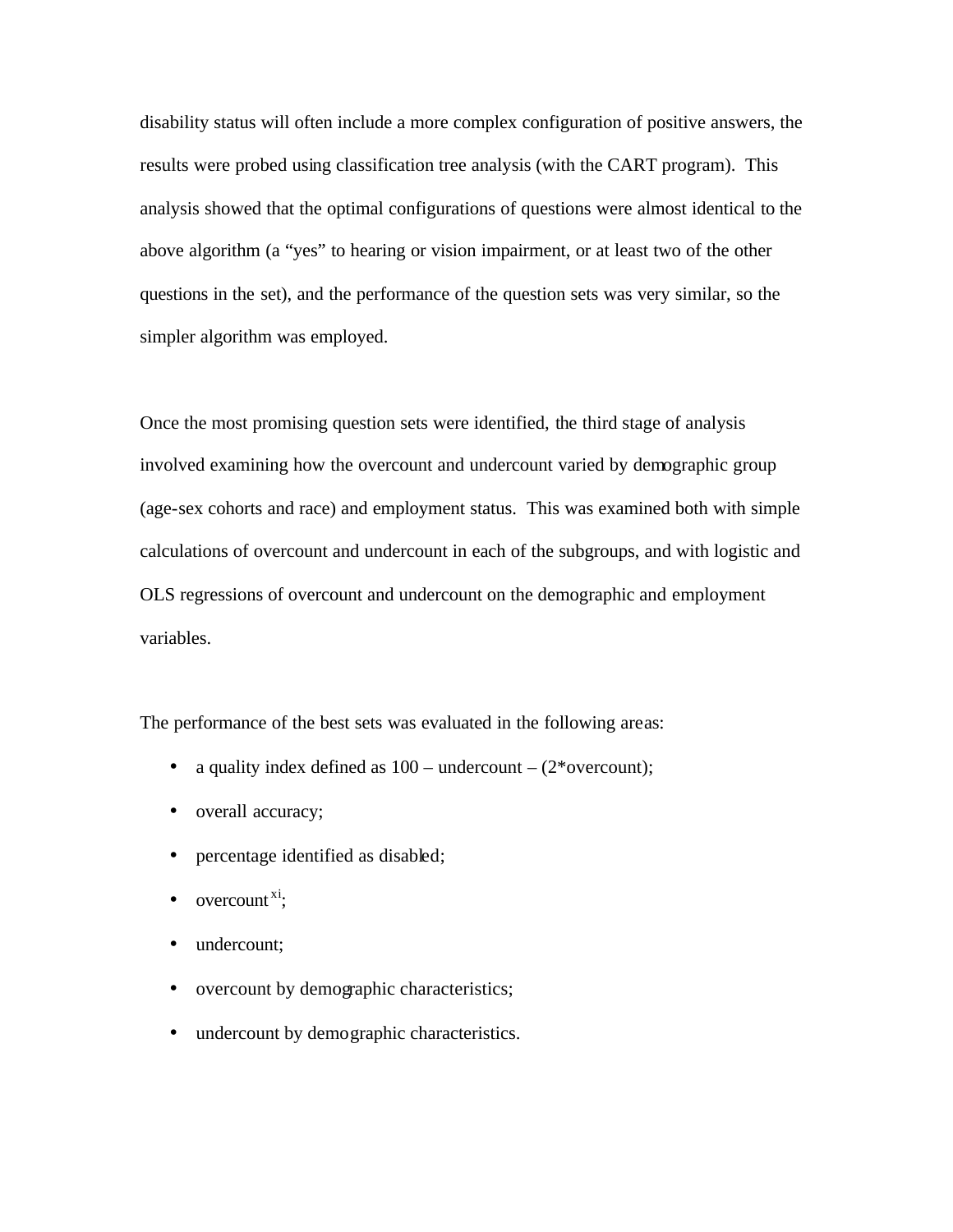There was no question set that outperformed all the others in all of these areas of consideration. However, it was possible to select question sets that performed consistently well in most, or all areas. The question set that was eventually identified as the best performed well in all of the areas of consideration. Additionally, any question set that outperformed it in any specific area was invariably found to be inferior in a number of other focus areas.

The best question set contains seven questions that correctly identify the disability status of 94.4 percent of the population. Disabled persons account for 17.6 percent of the population with this question set, as compared with 19.8 percent with the full data set. The overcount is 9.6 percent of those identified as disabled by the question set. The undercount is 19.8 percent of persons identified by the full dataset as having a disability.

## **The Question Set**

Does anyone in this household who is 15 years old or over have :

A hearing problem that prevents them from hearing what is said in normal conversation even with a hearing aid?

A vision problem that prevents them from reading a newspaper even when wearing glasses or contacts?

Any condition that substantially limits one or more basic physical activities, such as walking, climbing stairs, reaching, lifting, or carrying?

Any other physical disability?

Any emotional or mental disability?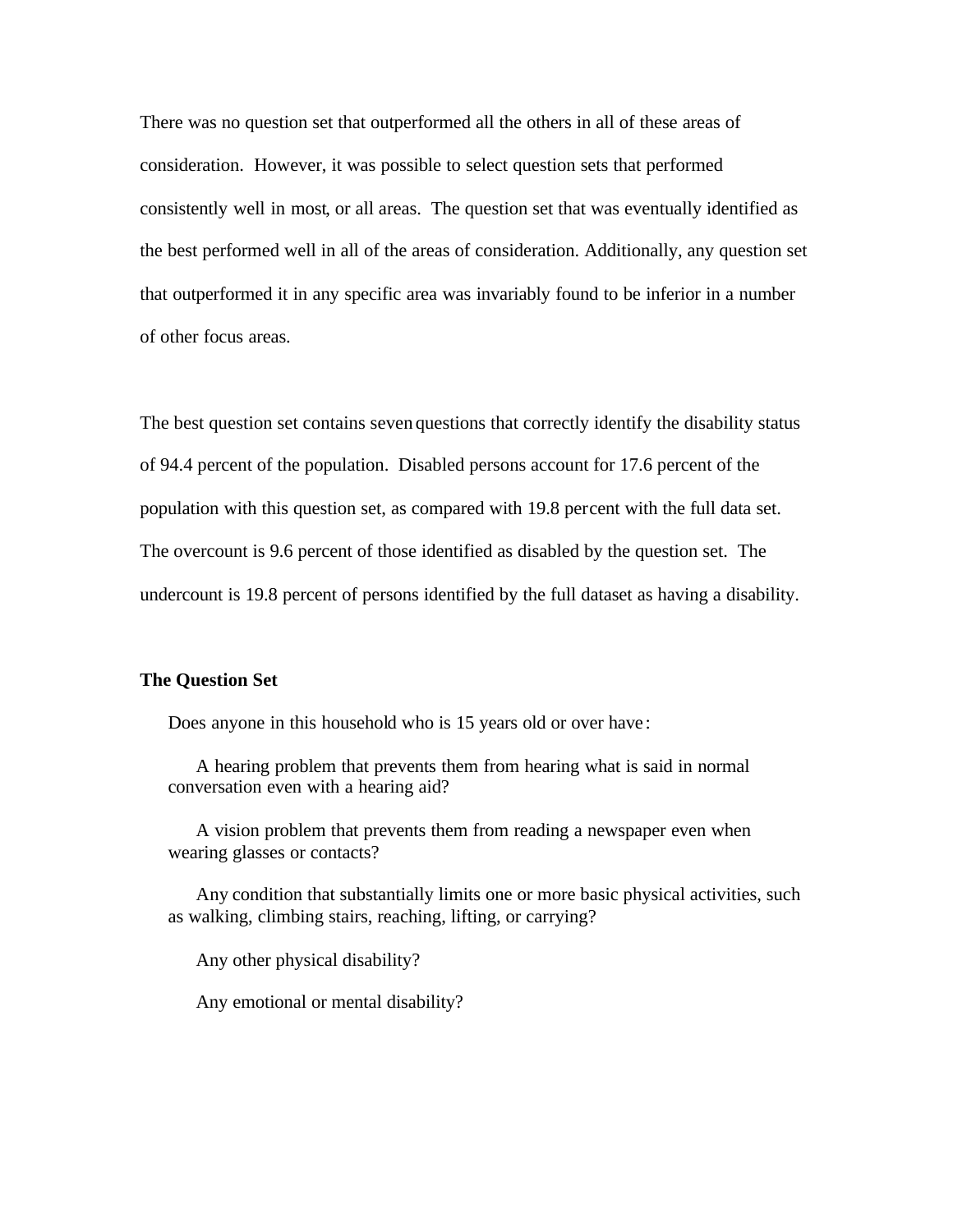Because of a physical, mental or emotional condition lasting three months or longer, does anyone in the household who is 15 years old or over have difficulty doing any of the following:

Learning, remembering or concentrating?

Participating fully in school, housework, or other daily activities?

#### **Final Cognitive Interviews**

The BLS designed a cognitive test for the question set that had been identified. The test was designed to address three areas of concern:

- 1. It was important to test the set of questions in the context of the CPS instrument. For example, how well do the questions work within CPS; are there any problems of transition or flow from the original CPS questions to the new set of disability questions?
- 2. The second concern was how the set of questions work together. Since the questions were selected from a larger set of questions, they had not yet been tested as a set to see how well they function. The questions were tested for clarity, comprehension, length, and any repetitiveness among questions.
- 3. Lastly, it was necessary to determine the best way to administer the questions, i.e., whether each question should be asked at the individual person level or at the household level.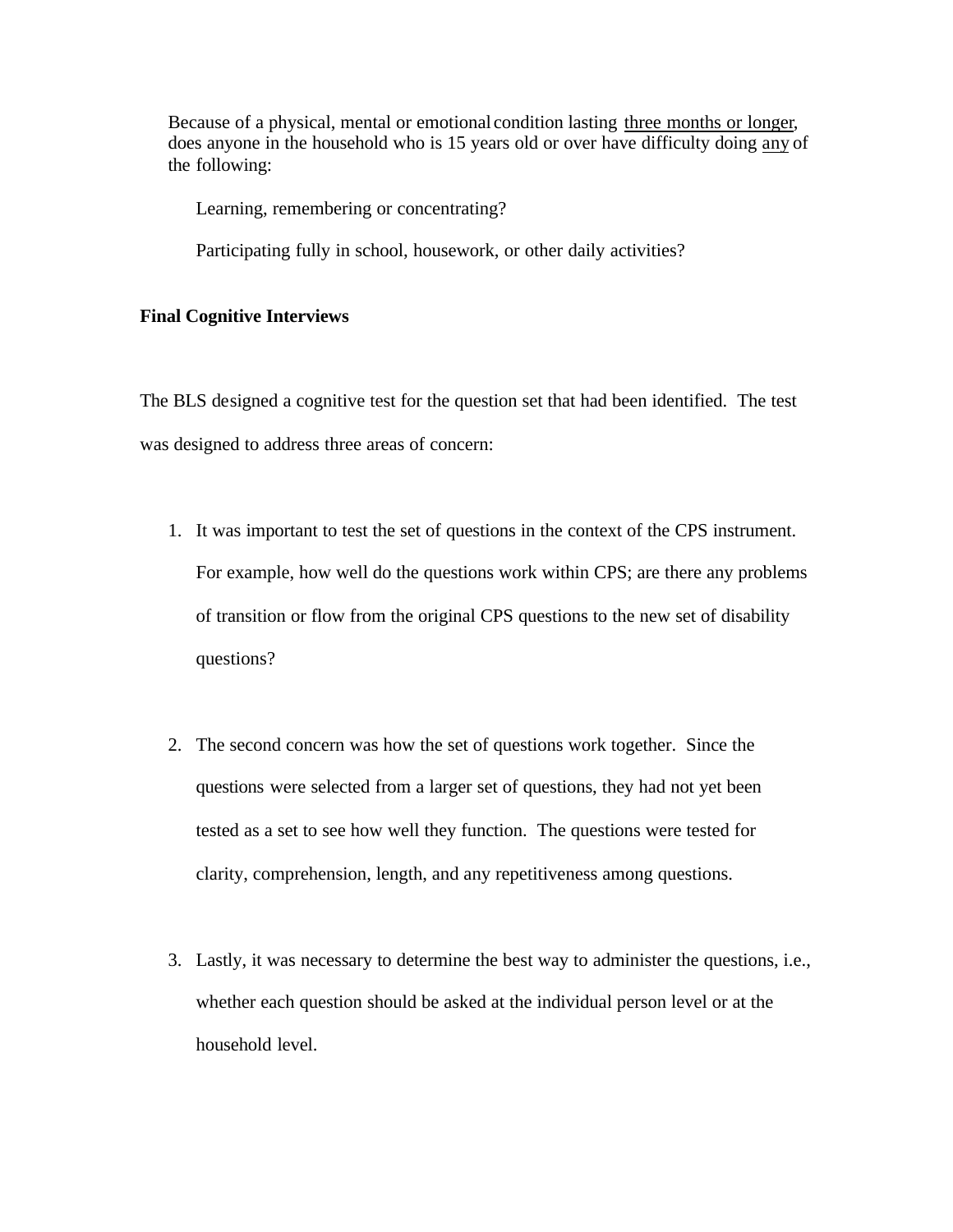There were 17 participants in the test, and people with and without disabilities were included, as well as proxy respondents. The results showed that the re were some minor conceptual issues with certain questions, but on the whole, the question set was clearly understood by most participants. No problems due to the inclusion of the questions in a labor force survey were identified, although the sentence providing the transition to the disability questions needed some adjustment. The cognitive test did not reveal any issues that were unique to either the household or individual version of the question set, so in the interest of brevity the household version was selected. (Rho, 2004)

#### **Split-Panel Test**

When BLS felt that a question set had been identified through research that satisfied the requirements of the Executive Order, these questions and the research were presented for assessment to the ERMM interagency workgroup and other interested parties. One concern that was raised was that there might be an element of sample bias that had not been discovered through testing. In an effort to address this concern, the National Comorbidity Survey (NCS) sample was split in half randomly, then all possible question sets containing 5 to 7 questions were analyzed using one half of the data. Two possible classification paradigms were considered: 1) the assignment of disability status based on a "yes" to any question in the set, and 2) the assignment of disability status if there is a "yes" to the vision or hearing question, or to two of the remaining questions. The results were compared to an analysis of the other half of the data. There were two specific hypotheses that this test was designed to address: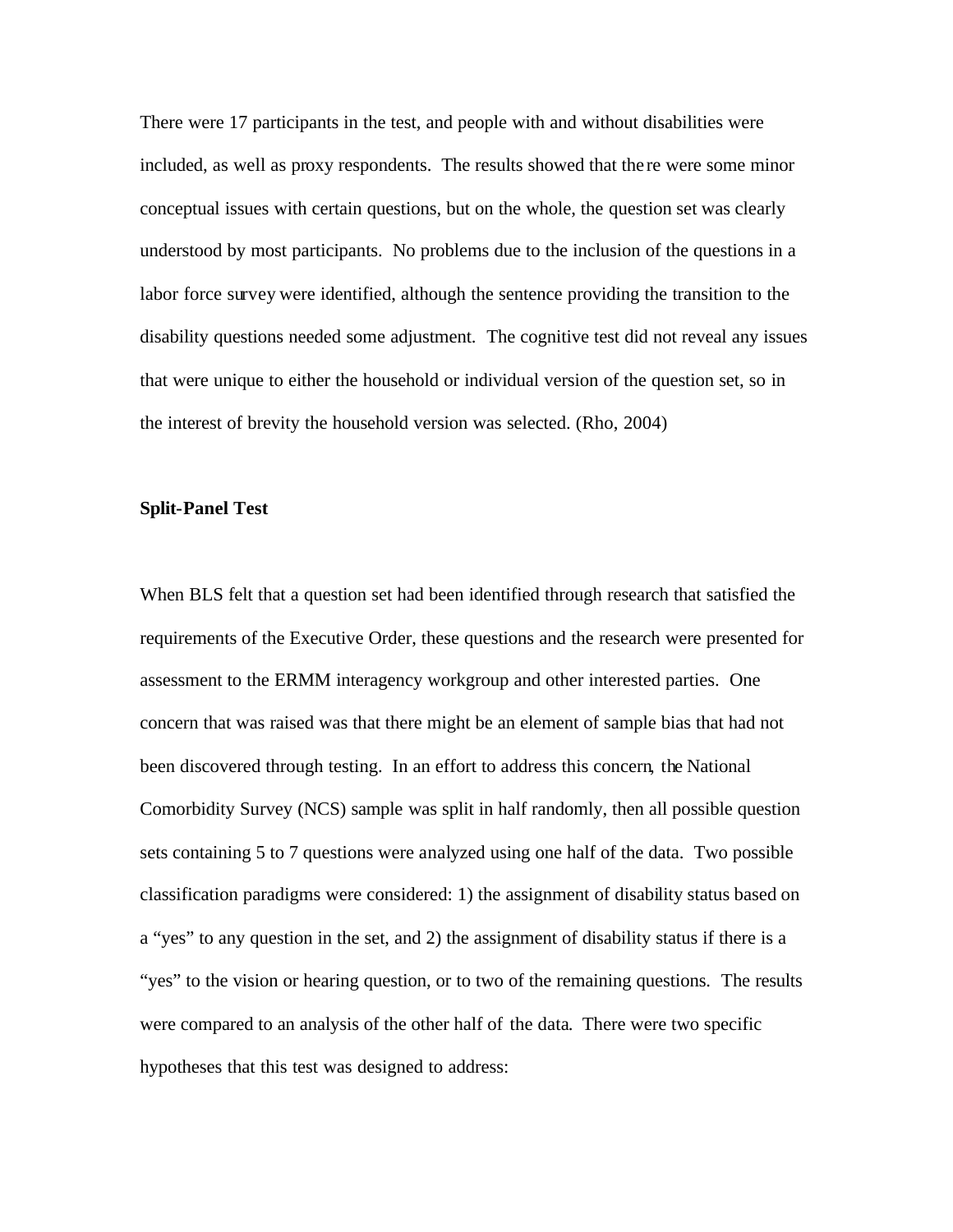# *Hypothesis 1*

It can be shown by this method that there is a better question set than the one which has already been identified.

## *Hypothesis 2*

The chosen question set displays inconsistent results when the data from each half of the NCS are compared.

One half of the respondents were randomly selected, and the combinatorial approach was used to identify the 50 most promising question sets from this half of the dataset (using percent correctly classified, overcount, undercount, and the index with a double penalty for overcount). A complete analysis of overcount and undercount was done for these 50 sets, and the BLS staff chose the best 20 of these question sets to be analyzed with the other half of the dataset. The results for both halves of the dataset were then compared to determine quality and consistency of the question sets in identifying disability status.

Insufficient evidence was found to support acceptance of either of the hypotheses. Based on these results, BLS decided to proceed with testing of the question set within the actual CPS instrument. (McMenamin, 2005)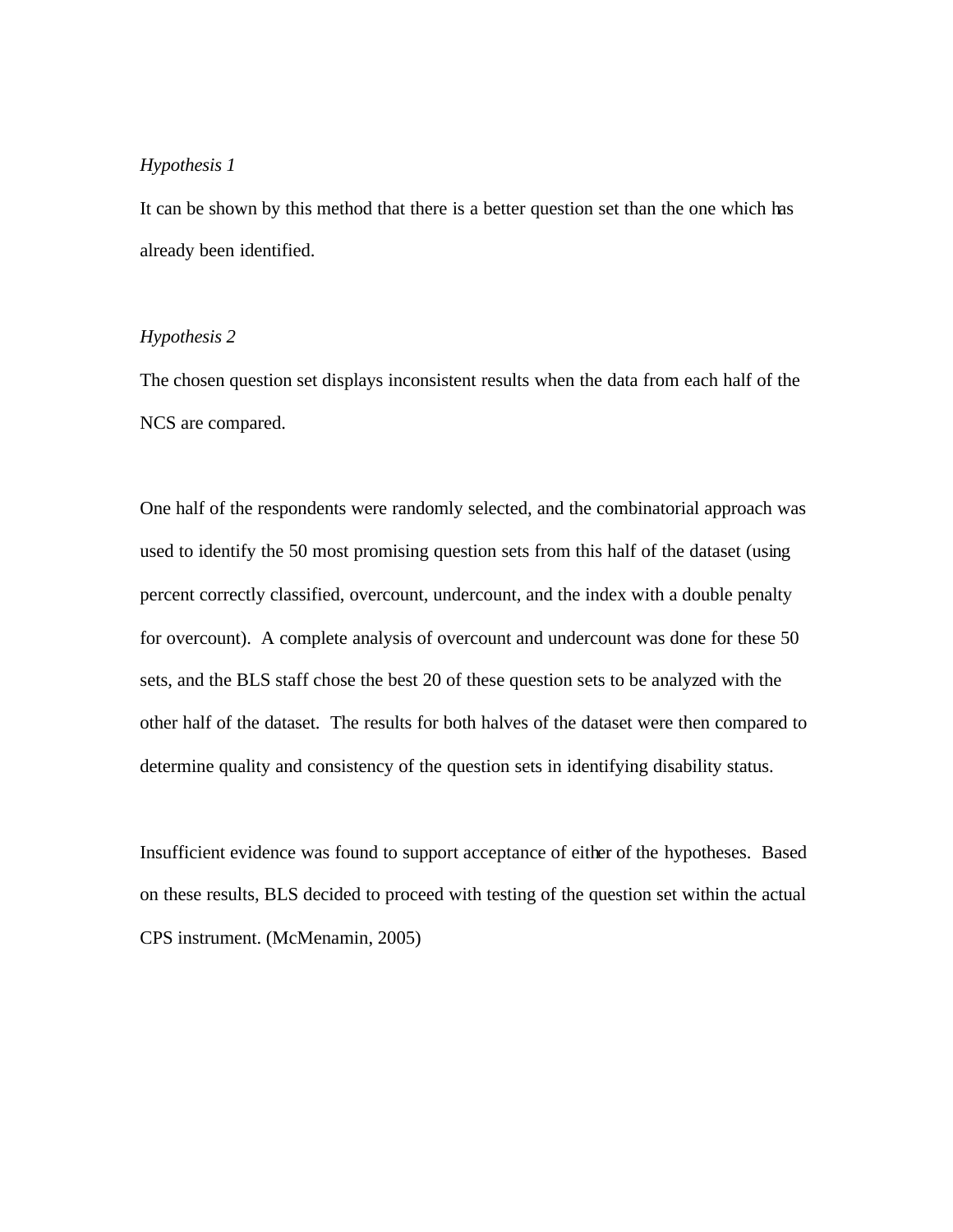## **Future Testing**

Whenever a change to the CPS is considered, one of the main concerns of the agencies involved is to ensure that there are as few adverse affects to the response rate as possible. In order to determine what effect the addition of a set of disability questions might have, a joint effort between BLS, the Census Bureau, the Office of Disability Employment Policy (ODEP), and the National Institute on Disability and Rehabilitation Research (NIDRR) is underway to test the questions in a supplement to the CPS in February 2006. This is the final test planned for these questions. The results of this study will determine whether the question set will be placed in the CPS. This supplement will contain the disability question set, which will be asked directly after the end of the regular CPS questions. It will be a split-panel test, administered to the majority of CPS rotation groups. The test will enable BLS to measure the effects the addition of the disability question set will have on CPS response rates, as well as to determine a disability rate which will be compared with results from prior testing in the NCS.

 i Under the ADA, an individual with a disability is a person who:

<sup>1.</sup> has a physical or mental impairment that substantially limits one or more major life activities;

<sup>2.</sup> has a record of such an impairment; or

<sup>3.</sup> is regarded as having such an impairment.

<sup>&</sup>lt;sup>ii</sup> Predictive validity evaluates a concept's ability to measure what it is designed to measure. Concurrent validity evaluates a concept's ability to distinguish the difference between groups it has been designed to identify.

iii The NCS was underway at the time the analysis began, so the initial analysis was based on the 3,458 observations that were available. A second wave of interviews became available in January 2002, increasing the sample size to 6,318, and a third wave became available in March 2002, increasing the total sample size to 7,403.

<sup>&</sup>lt;sup>iv</sup> The NCS has a total of 42 sections devoted to mental or physical disabilities. The questions used for this analysis were included in the first section (Screener—SC) and the twentieth section (30-Day Functioning and Disability--FD). The first set of potential disability identifiers used in this effort asks about several types of activity limitations, building upon the disability questions used in the 2000 Census. These are in the first ("SC") section of the NCS:

<sup>10.1</sup> Because of a physical, mental, or emotional condition lasting three months or longer, do you have <u>any</u> difficulty in doing any of the following activities:

<sup>10.1</sup>a. Learning, remembering, or concentrating?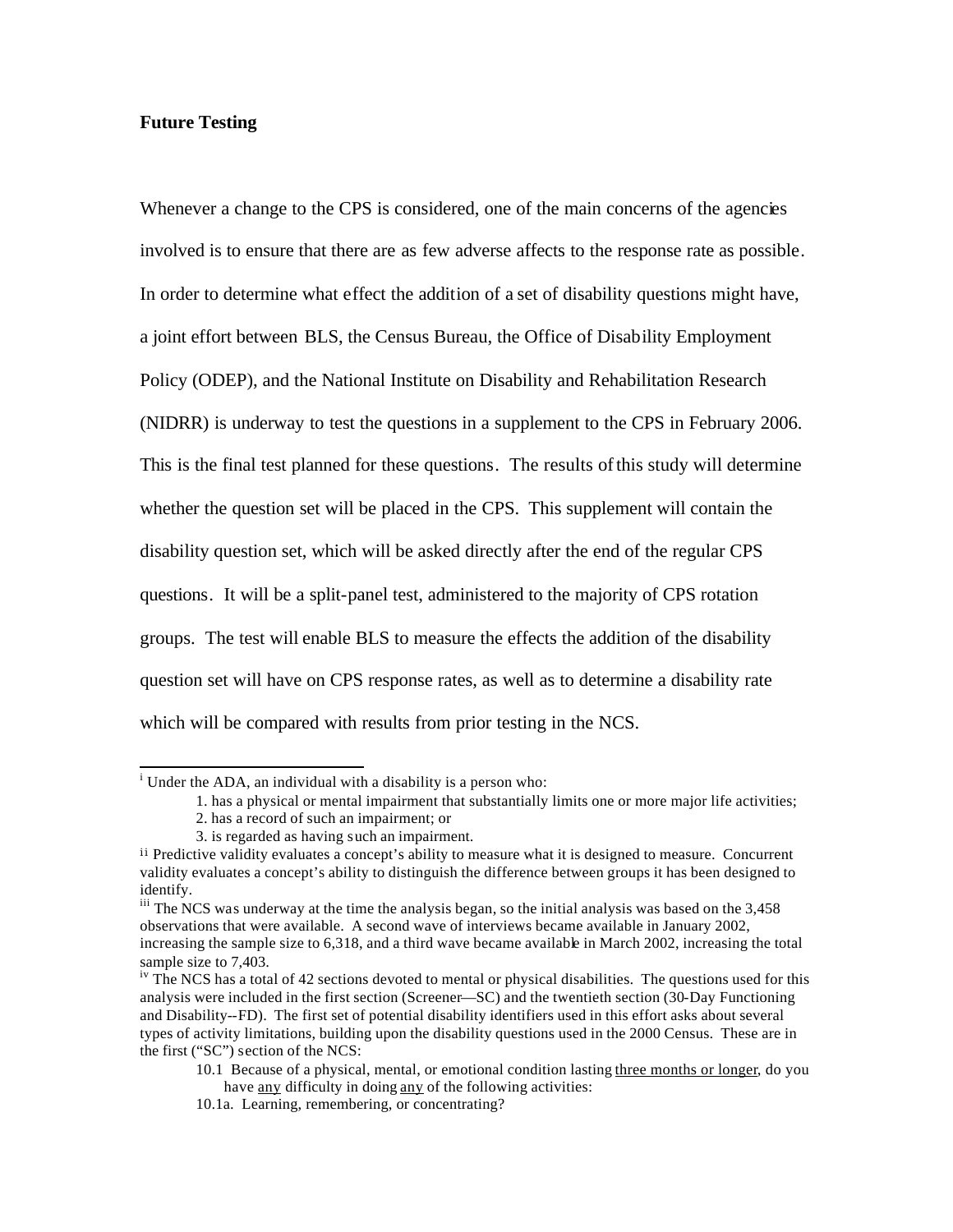10.1b. Getting along with people?

l

10.1c. Dressing, bathing, or getting around inside your home?

10.1d. Going outside your home alone to shop or visit a doctor's office?

10.1e. Working at a job or business?

10.1f. Participating fully in school, housework, or other daily activities?

Respondents who answered "no" to all of the above were then asked:

10.1h. Have you been limited in any way for the past three months because of any impairment or health problem?

<sup>v</sup> The second set of potential disability identifiers, also in the SC section of the NCS, contains questions about specific impairments and disabilities. All of those who answered "yes" to any of the above activity limitation questions, and a random sample of those who answered "no" to all of those questions, were then asked:

10.4. Do you have any of the following conditions:

10.4a. Blindness, deafness, or a serious speech problem?

10.4b. A hearing problem that prevents you from hearing what is said in normal conversation even with a hearing aid?

10.4c. A vision problem that prevents you from reading a newspaper even when wearing glasses or contacts?

10.4d. A learning disability of any kind?

10.4e. Any other physical handicap or disability?

10.4f. Any other condition that substantially limits one or more basic physical activities, such as walking, climbing stairs, reaching, lifting, or carrying?

10.4g. Any emotional or mental disability?

<sup>vi</sup> The third set of questions containing potential disability identifiers is in the FD section of the NCS, asking about any functional difficulties in the past 30 days. The questions identified 19 types of potential functional difficulties, arranged into five categories. The first four categories had an initial screener question asking whether the respondent had any of several types of health-related difficulties in the past 30 days (FD10, FD12, FD14, and FD16). Those who answered "yes" were asked how many days they experienced those difficulties, and how much difficulty they had for each of the several types of activities, measured on a 5-point scale with 1="none", 2="mild", 3="moderate", 4="severe", and 5="cannot do". The first 15 types of functional difficulty are:

11a. Concentrating on doing something for ten minutes?

11b. Understanding what was going on around you?

11c. Remembering to do important things?

11d. Learning a new task--for example, learning how to get to a new place?

13a. Standing for long periods, such as 30 minutes?

13b. Moving around inside your home?

13c. Walking a long distance such as (a kilometer/half a mile)

15a. Washing your whole body?

15b. Getting dressed?

15c. Staying by yourself for a few days?

17a. Starting and maintaining a conversation?

17b. Dealing with people you did not know well?

17c. Maintaining friendships?

17d. Making new friends?

17e. Controlling your emotions when you were around people?

Those who gave answers indicating serious limitations were then asked the following four questions, with the same 5-point scale for answer options:

18a. During the past 30 days, how much health-related difficulty did you have in taking care of your household responsibilities?

18b. How much were you emotionally affected by your health during the past 30 days?

18c. How much was your health a drain on the financial resources of you or your family in the past 30 days?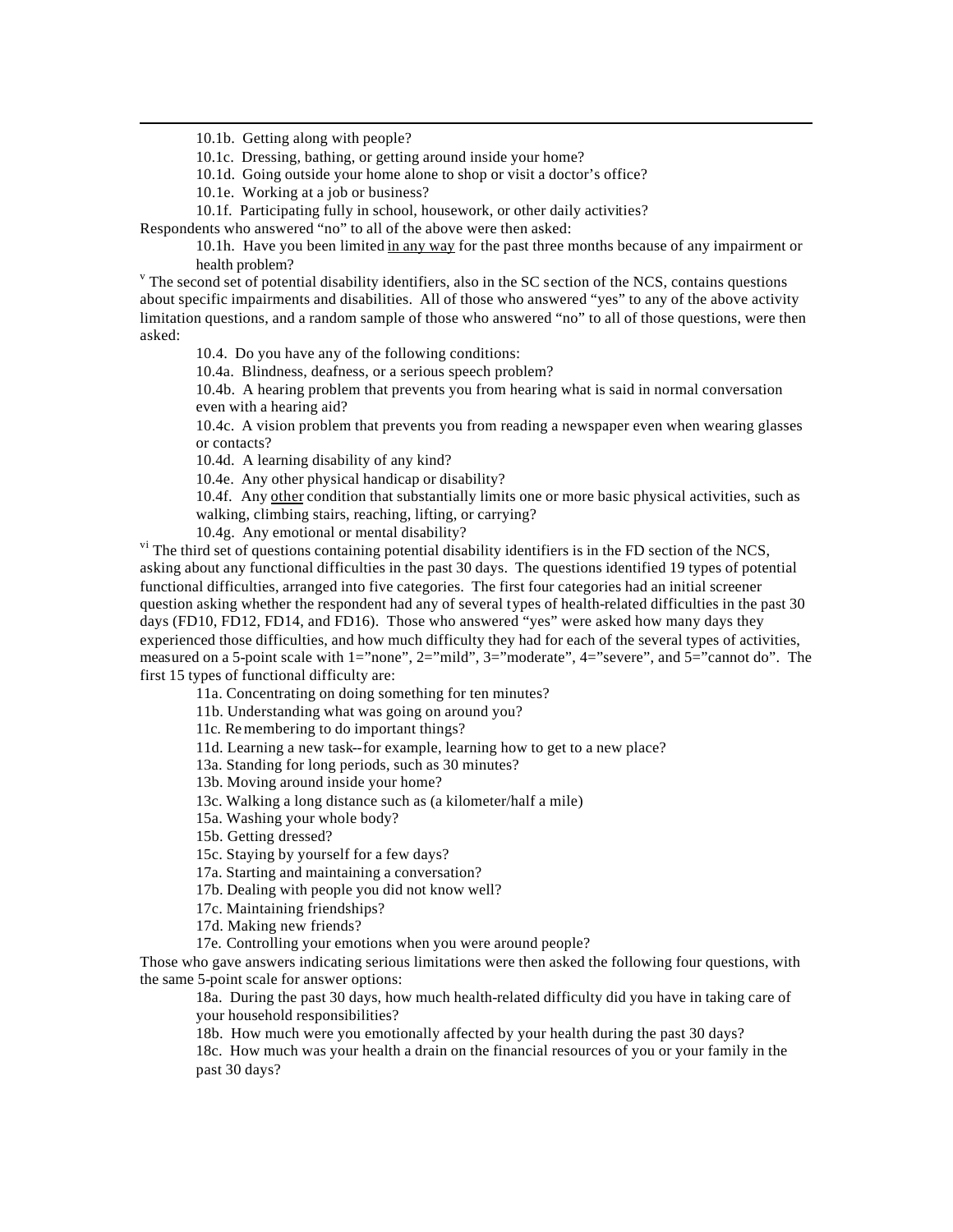18d. During the past 30 days, how much of a problem did you have in joining community activities, for example, festivities, religious or other activities in the same way as anyone else because of your health?

Respondents were asked 18a-18d if they (a) gave two or more responses of "moderate, severe, or cannot do" regarding the above types of functional difficulties, (b) reported three or more days in the past thirty of staying in bed or being unable to work or carry out normal activities, or (c) reported having severe physical discomfort for all or most of the past thirty days.

<sup>vii</sup> Those who answered "yes" to one of the SC10.1 questions about activity limitations were asked about the nature of the condition causing such an activity limitation and the length of time their activities have been limited. Those who said their activities have been limited for three months or more were then asked question SC10.14:

> The 0-to-100 scale on page 2 in your booklet describes amounts of activity limitation. Using this scale, what number describes how much your activities have been limited because of your health problems during the past 3 months?

- 100 Excellent functioning in all areas of life
- 90 Good functioning in all areas of life
- 80 Slight difficulty
- 70 Some difficulty

l

- 60 Moderate difficulty
- 50 Serious impairment in one area
- 40 Serious impairment in more than one area
- 30 Unable to function in most areas
- 20 Difficulty with basic needs
- 10 Unable to meet basic needs
- 0 Unconscious

Those who gave scores of 60 or below on this scale were judged to have high likelihoods of having disabilities.

<sup>viii</sup> Respondents were asked if they had ever experienced any of 18 chronic conditions. For those who had, one of the conditions they reported was selected randomly by the interview program, and the respondent was then asked to think of the month or longer in the past twelve months when the condition or its consequences were most severe. The respondent was asked to report, on a 0 to 10 scale, how much interference this condition caused during that time with a) home management, b) ability to work, c) ability to form and maintain close relationships with other people, and d) social life. In line with the wording represented on the scale, those who gave answers of 7 or more on any of those four activities were designated as having a severe chronic condition.

The eighteen conditions, in questions CC1a-t, are: arthritis or rheumatism, chronic back or neck problems, frequent or severe headaches, any other chronic pain, seasonal allergies like hay fever, stroke, heart attack, heart diseases, high blood pressure, asthma, tuberculosis, other chronic lung disease like COPD or emphysema, diabetes or high blood sugar, ulcer in stomach or intestine, HIV infection or AIDS, epilepsy or seizures, or cancer.

<sup>ix</sup> The Delphi process has four necessary features:

1) *Anonymity* is achieved through the use of questionnaires. By allowing group members to consider and answer their replies privately, undue social pressures should be avoided. In some instances it may be appropriate for the members of the Delphi group to be identified. However their answers will be anonymous, i.e. the individuals' answers are anonymous even if the participants themselves are not.

2) *Iteration* occurs through the submission of a questionnaire over a series of rounds, allowing members to change their opinions.

3) *Controlled feedback* occurs between rounds. The results of each round are analysed by a central researcher and the responses for each given statement are fed back to all members of the Delphi group. This allows members of the group to assess their views in the light of the group's responses.

4) *Statistical aggregation of group response* is obtained at the end of the procedure. This is an expression of the degree of consensus of the group on a particular issue. It is commonly expressed as a mean value and spread of opinion, which can be combined to indicate the "strength" of opinion.

<sup>x</sup> To measure disability status for the 10 split decisions in the Delphi cases, respondents were assigned the percentage of Delphi panel members who voted in favor of disability. To measure disability status for the